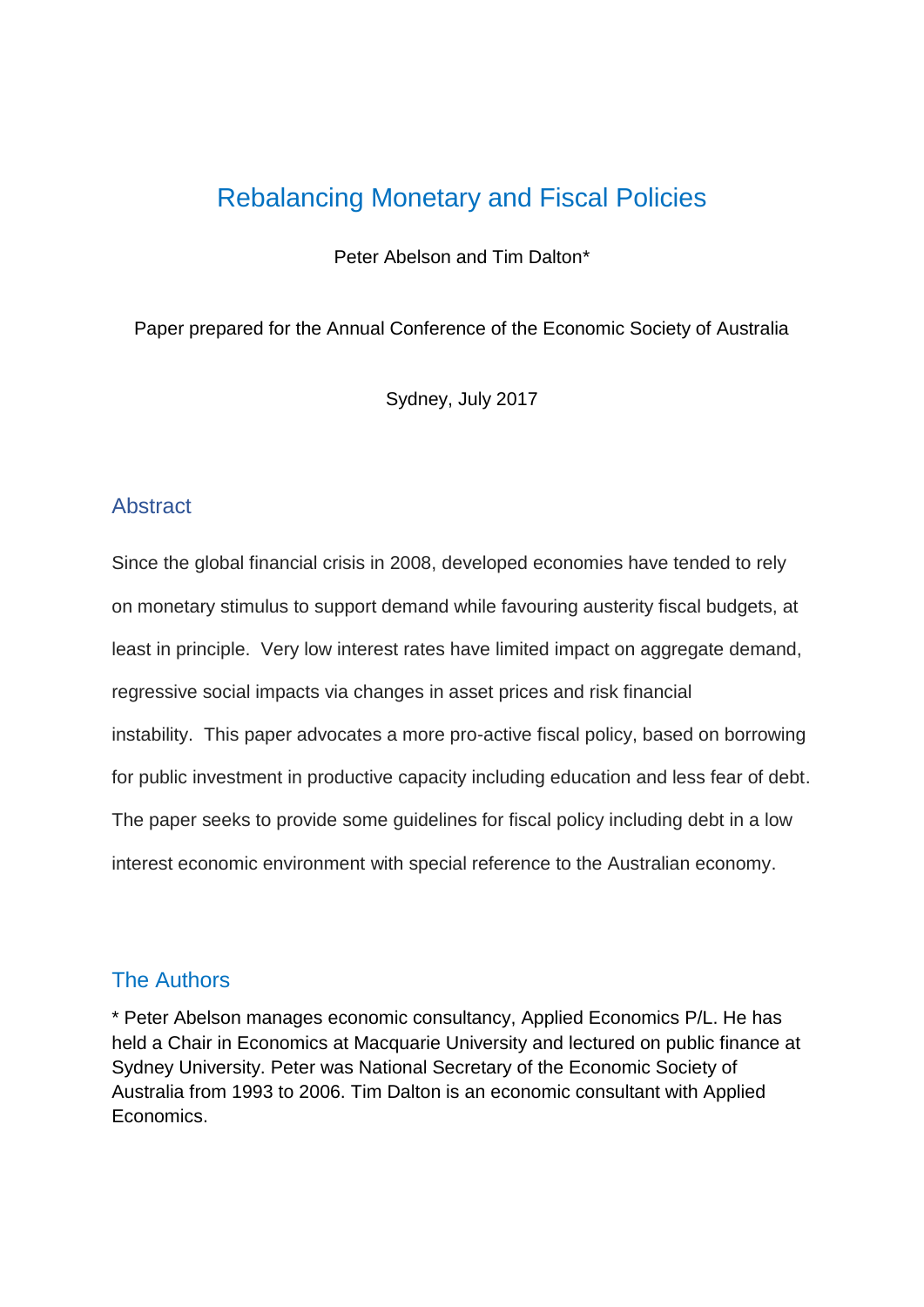### 1. Introduction

Since the global financial crisis erupted in 2008, developed economies have tended to rely on monetary stimulus to support demand while favouring austerity fiscal budgets, at least in principle. However, economic recovery has been slow and many countries are under-performing. While recognising that there are many possible causes of under-performance, a key issue is whether this poor economic performance reflects, in part at least, inappropriate macroeconomic management or more specifically over reliance on monetary policy and under-utilisation of fiscal measures. We examine these issues in this paper with special reference to the Australian economy.

Section 2 briefly describes the international and Australian context. Section 3 provides an overview of recent reassessments of the role of fiscal policy and Section 4 discusses the interaction between fiscal and monetary policies. Section 5 discusses some costs of overreliance on monetary policy. In Section 6 we discuss the critical role of government accounting guidelines in setting fiscal policy. Section 7 discusses the concept of fiscal space, essentially the amount of public debt that can be tolerated. Sections 8 and 9 discuss the selection of public investments and fiscal rules for the fiscal budget. Section 10 provides conclusions.

### 2. International and Australian Context

Monetary policy across the developed world has been extremely accommodative since the onset of the financial crisis in 2008-09. In the US, Eurozone, UK and Japan, nominal interest rates were reduced to their effective lower bound and unconventional monetary policies were employed.

Fiscal policy was also accommodative initially but turned to tightening after a few years as many countries become concerned about the sustainability of sovereign debt.

Governments in many countries have reduced public investment spending to meet fiscal consolidation objectives (OECD 2015a), even as borrowing costs remain at or near all-time lows of around zero per cent in real terms and infrastructure deficiencies are holding back growth.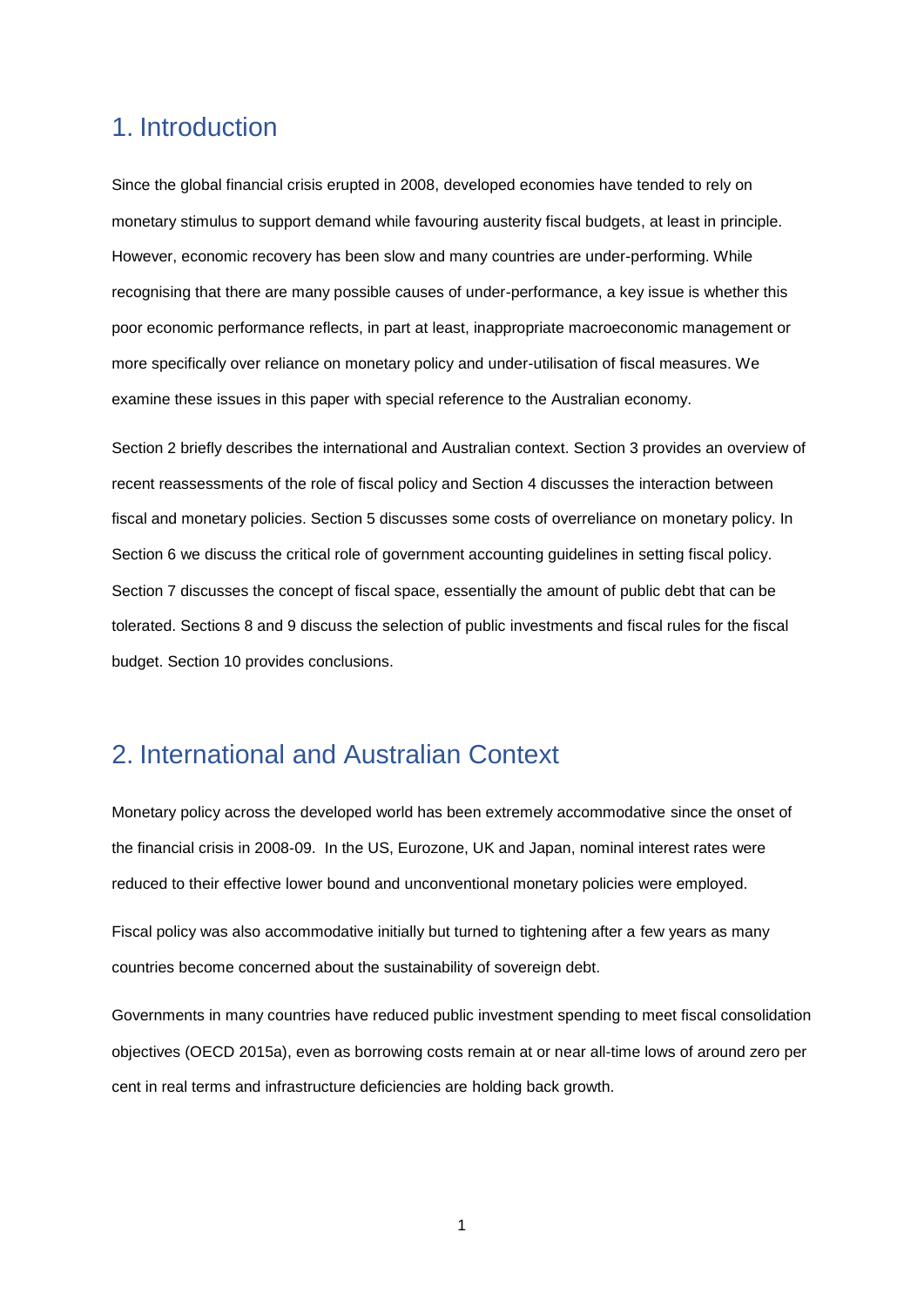The US has now largely recovered and the Federal Reserve is starting to reduce monetary accommodation, but the recovery took much longer than anticipated. The effect on output appears likely to be permanent: GDP looks unlikely to return to its pre-crisis trend line (see Figure 1).

The Eurozone is still recovering, hampered by structural issues and a basic lack of competitiveness. In some countries, "austerity" contributed to a deepening of the downturn and has given rise to social tensions and political unrest.

Australia was insulated from the worst of the global downturn by the commodities boom. Nonetheless, Australia now faces similar policy challenges to the rest of the developed world: slowing productivity growth, low wage growth and underemployment and its recent performance has been below trend (see Figure 1).

Australia has also relied heavily on monetary policy to support demand after commodity prices began to soften in 2011. With the exception of 2009-10, fiscal policy has been slightly pro-cyclical – that is, fiscal policy has been tightened in years when the output gap suggests there is slack in the economy (IMF 2017c).

House prices have also responded strongly to low interest rates, increasing concerns about affordability. The combination of high asset prices and weak wage growth has exacerbated concerns about inequality. Low interest rates have encouraged households to add to an already elevated level of debt, which poses risks for financial stability and is now a constraint on further monetary policy easing.

Other relevant trends have been in place since well before the crisis: real interest rates have been declining for around 30 years, as has public investment as a share of GDP in developed countries.

The weakness of the recovery and the extent of reliance on monetary policy have led to a reassessment of the appropriate role for fiscal policy. Doubts have arisen about the effectiveness of monetary policy when interest rates are close to zero, and potentially costly side-effects of extreme monetary policy have become apparent. Many commentators and international organisations now argue that fiscal policy should be more active (countercyclical) in assisting monetary policy to support demand during a downturn, and that a particularly strong case exists today for a higher level of public investment.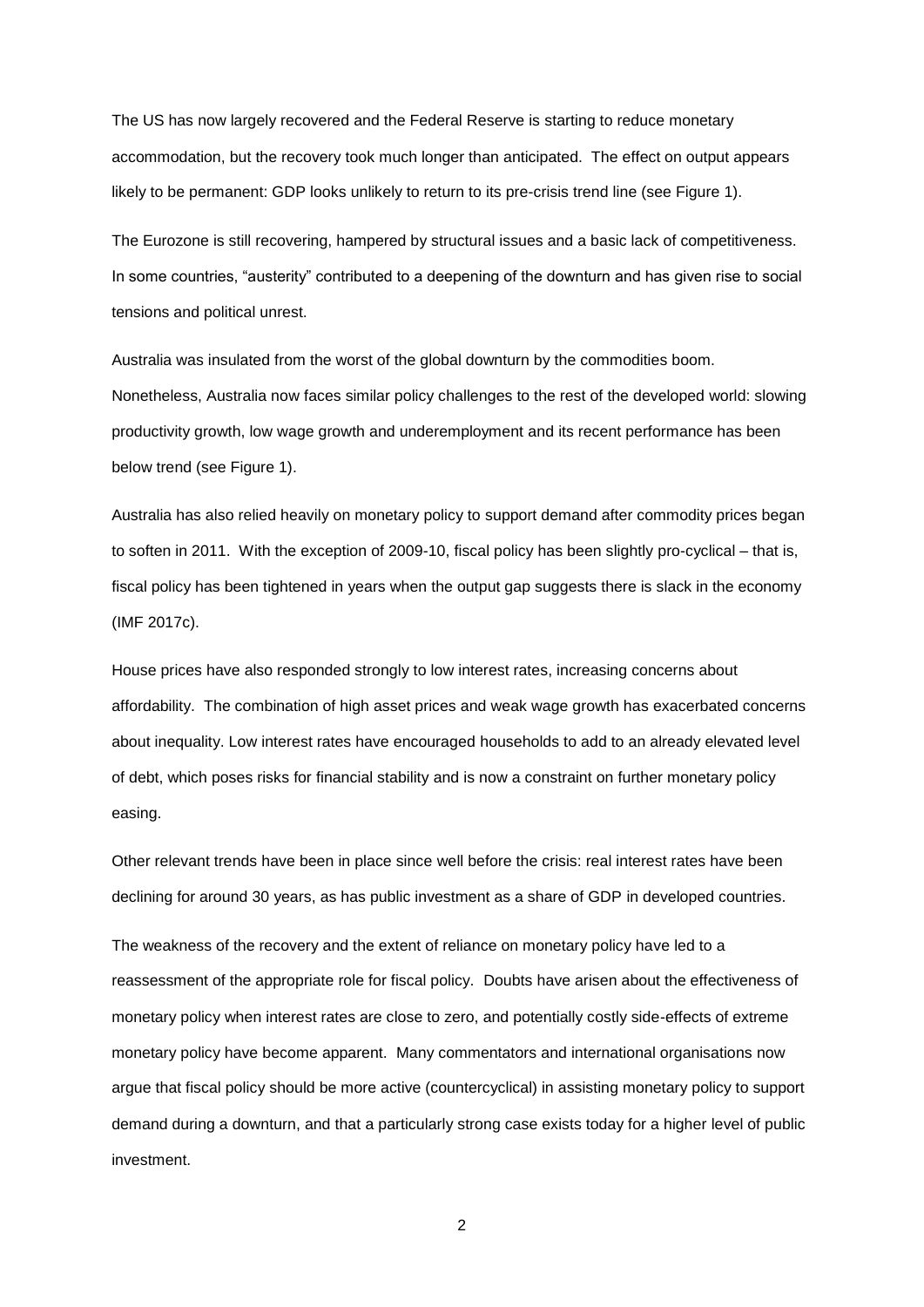This paper discusses the basis for these recommendations and assesses the extent to which they apply to Australia.



### **Figure 1 Real GDP: Australia and the USA<sup>1</sup>**

## 3. Reassessment of the Role of Fiscal Policy

A substantial reassessment of the role of fiscal policy has taken place over the last few years, even if this reassessment has not yet been implemented by policymakers in most countries. The following characterisation of an "Old View" and a "New View" is adapted from Furman (2016). The final point on CBA in theory and in practice is an addition of this paper.

-

<sup>1</sup> Extracted from IMF (2017b)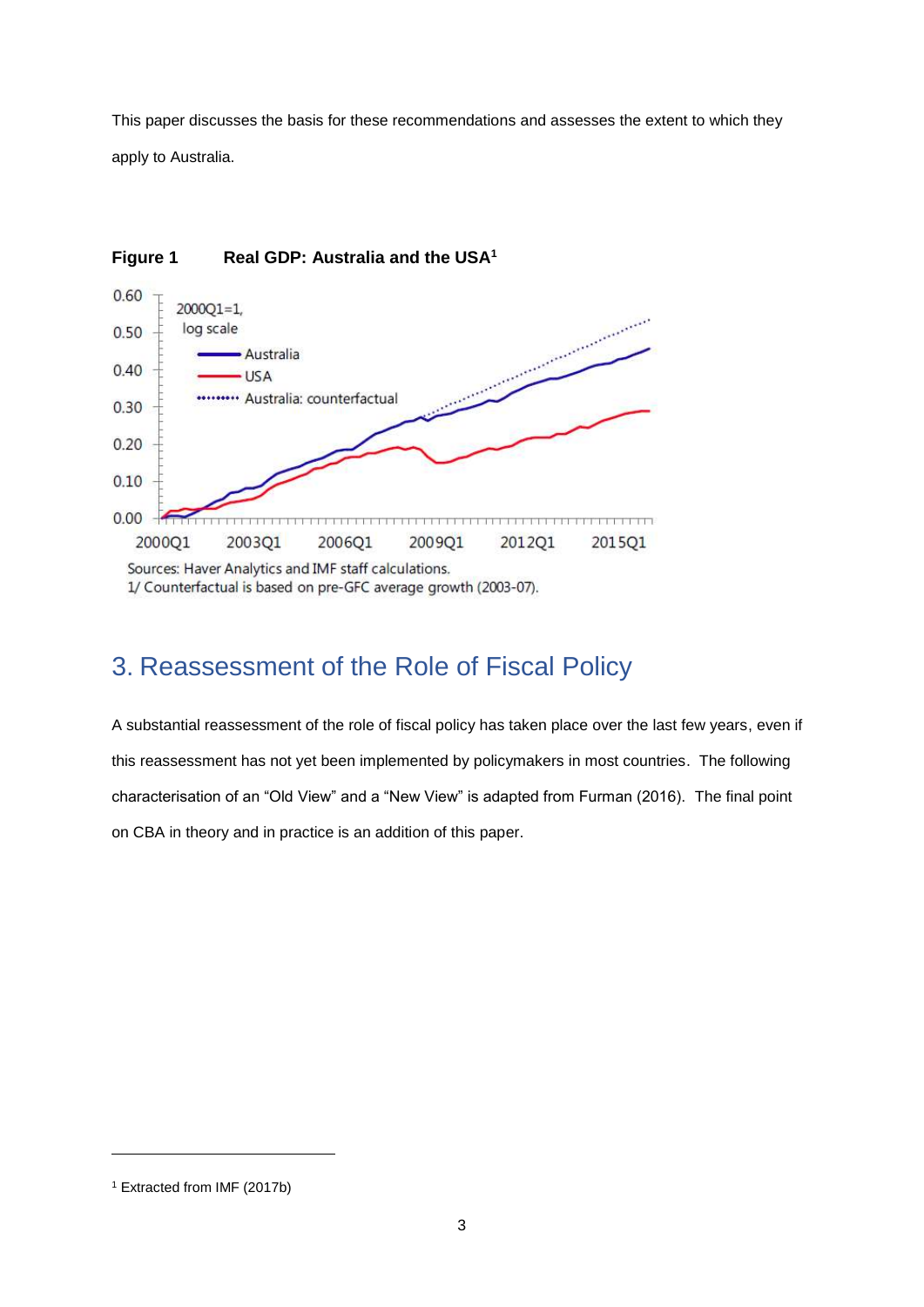| <b>Old View</b>                                                                                                                                                                                                                  | <b>New View</b>                                                                                                                                                                                                                                                                                                                                                                                                        |  |  |  |
|----------------------------------------------------------------------------------------------------------------------------------------------------------------------------------------------------------------------------------|------------------------------------------------------------------------------------------------------------------------------------------------------------------------------------------------------------------------------------------------------------------------------------------------------------------------------------------------------------------------------------------------------------------------|--|--|--|
| Monetary policy is a better tool than<br>discretionary fiscal policy for responding to<br>short run macroeconomic fluctuations.<br>Discretionary fiscal policy is too slow, too<br>political and too difficult to reverse        | We need both monetary policy and fiscal policy to<br>respond to macroeconomic fluctuations.<br>Countercyclical fiscal policy is an effective<br>complement to monetary policy, particularly in a<br>deep downturn                                                                                                                                                                                                      |  |  |  |
| The zero lower bound on nominal interest<br>rates is a minor issue. Monetary policy will<br>always be able to provide adequate support<br>to aggregate demand. Any periods of below-<br>target inflation will be brief           | The zero lower bound has been reached in many<br>advanced economies. It will continue to be an<br>issue due to low inflation and low natural rates of<br>interest. Further, monetary policy can be<br>constrained or ineffective even at interest rates<br>above zero                                                                                                                                                  |  |  |  |
| Fiscal stimulus is ineffective either because<br>rational forward-looking agents anticipate<br>later tax increases (Ricardian equivalence) or<br>because it leads to higher interest rates<br>which crowd out private investment | Fiscal stimulus is effective, particularly when<br>monetary policy is constrained and households are<br>liquidity constrained. In a depressed economy,<br>fiscal policy can "crowd in" private investment by<br>improving the demand outlook, lowering real<br>interest rates and lowering risk premia                                                                                                                 |  |  |  |
| Government debt is already too high and<br>discretionary fiscal stimulus will make matters<br>worse                                                                                                                              | Fiscal space is larger than previously appreciated<br>and well-designed fiscal stimulus can improve<br>fiscal sustainability by growing the economy in the<br>long run                                                                                                                                                                                                                                                 |  |  |  |
| Beyond short-run stabilisation, the primary<br>focus of fiscal policy should be on<br>consolidation to prevent the build-up of<br>government debt                                                                                | Recurrent spending should be contained, but well-<br>designed public investments should be funded.<br>Such investments increase net public worth,<br>enhance productivity and potential growth, and by<br>raising the long run natural rate of interest,<br>enhance the ability of monetary policy to manage<br>short run fluctuations                                                                                 |  |  |  |
| Cross border policy coordination focused on<br>monetary policy and avoiding competitive<br>devaluation of currencies. Cross border<br>implications of fiscal policy are less important                                           | When monetary policy is constrained, negative<br>demand shocks spill over more easily and are not<br>offset by monetary loosening. Fiscal expansions<br>can therefore have large positive spillovers,<br>especially when they are internationally<br>coordinated                                                                                                                                                       |  |  |  |
| Cost benefit analysis (CBA) is the sole<br>criterion for determining whether a capital<br>investment should proceed                                                                                                              | CBA remains central, but should reflect the<br>opportunity cost of resources at the point in the<br>cycle - which implies a lower discount rate during a<br>downturn.<br>In practice, capital rationing rather than CBA has<br>been the primary mechanism that sets the<br>aggregate level of government investment. If this<br>continues to be the case, capital budgets should<br>be made explicitly countercyclical |  |  |  |

Likewise, international organisations such as the IMF and OECD, historically advocates of fiscal

restraint, have argued strongly for active fiscal policy, and in particular for increased public

investment.

The IMF (2014) made a strong call for higher public infrastructure investment in those countries with fiscal space: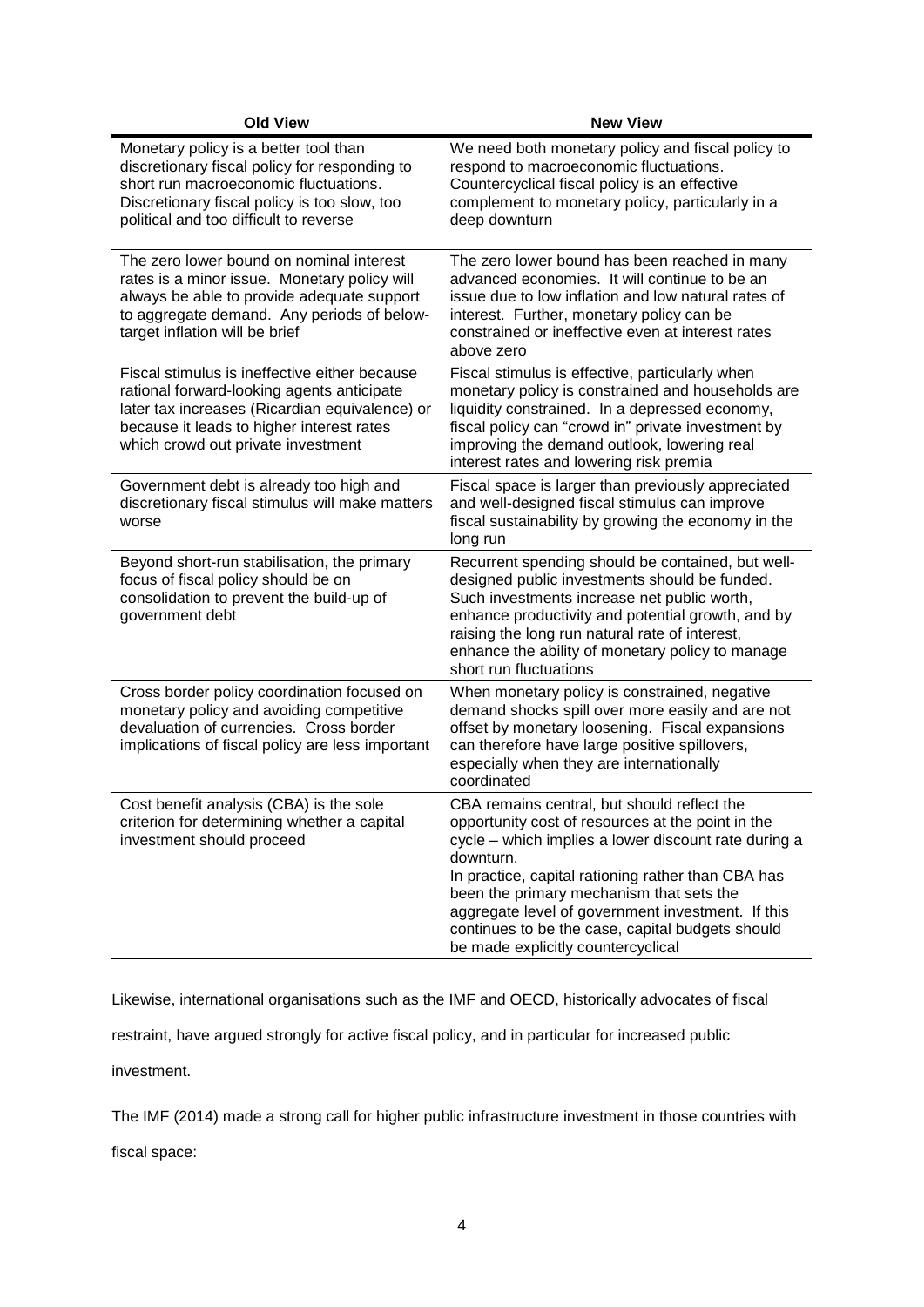*increased public infrastructure investment raises output in both the short and long term, particularly during periods of economic slack and when investment efficiency is high. This suggests that in countries with infrastructure needs, the time is right for an infrastructure push: borrowing costs are low and demand is weak in advanced economies, and there are infrastructure bottlenecks in many emerging market and developing economies. Debtfinanced projects could have large output effects without increasing the debt-to-GDP ratio, if clearly identified infrastructure needs are met through efficient investment.*

#### The OECD (2016a) expressed a similar view:

*Almost a decade after the outbreak of the financial crisis, the global economy remains in a low-growth trap with weak investment, trade, productivity and wage growth and rising inequality in some countries. Monetary policy is overburdened, leading to growing financial risks and distortions. Alongside structural reforms, a stronger fiscal policy response is needed to boost near-term growth and strengthen long-term prospects for inclusive growth.*

*However, in the context where public debt has reached high levels in most OECD countries, it is important to assess the extent of countries' fiscal space and the temporary deficit increase they can afford to run. In the past few years, the assessment of fiscal policy has focused essentially on public budget balance positions rather than on the consequences for growth. This focus has resulted in a higher debt-to-GDP ratio in the short term through shortfalls in investment, human capital and productivity. A rethink is needed for how the fiscal policy stance should be evaluated, particularly in the context where very low sovereign interest rates provide more fiscal space.*

The IMF's (2017a) latest assessment cautions against "blanket support for fiscal stimulus everywhere and under all economic circumstances", but the basic message remains the same:

*One of the main contentions of the emerging new view on fiscal policy … is that fiscal policy should react more actively to cyclical conditions in times of deep and prolonged recessions and when monetary policy is constrained … the case for increasing public investment is very strong almost everywhere in the world in light of the low long-term borrowing costs and substantial infrastructure deficiencies*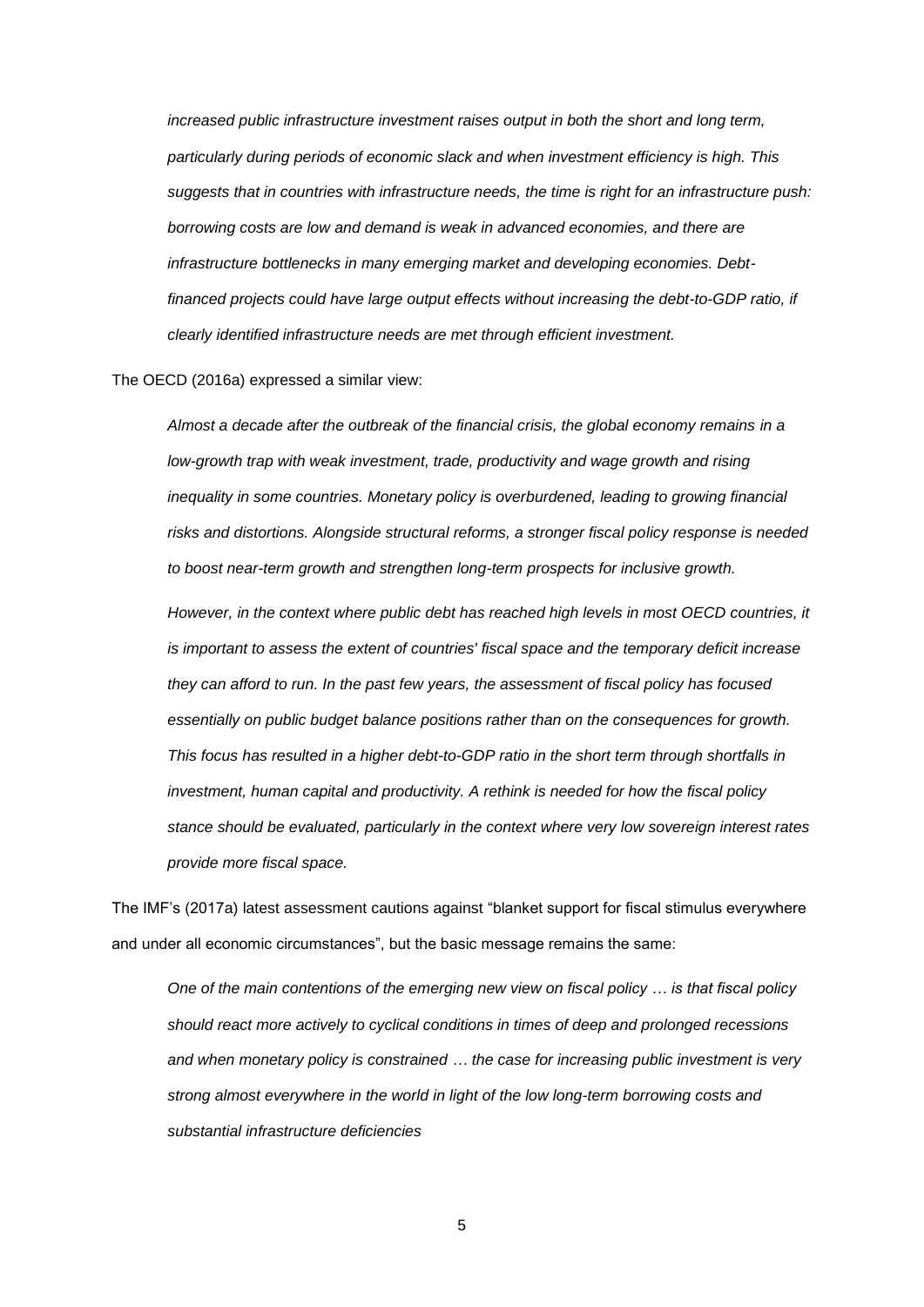Various policy papers and staff research papers support these views (for example, IMF 2015a, Gaspar et al 2016, Fournier 2016).

Both organisations consider that increased government investment and less reliance upon monetary policy would be appropriate at this point for Australia (IMF 2017b, IMF 2017c, OECD 2017).

Central bankers have also called for greater support from fiscal policy. For example, Ben Bernanke's (2013) Semiannual Monetary Policy Report to the Congress included the following remarks: "Although monetary policy is working to promote a more robust recovery, it cannot carry the entire burden of ensuring a speedier return to economic health. The economy's performance both over the near term and in longer run will depend importantly on the course of fiscal policy." Bernanke acknowledged concerns about the size of government debt, but argued that fiscal consolidation should be backloaded given that the recovery was still weak: "the Congress and the Administration should consider replacing the sharp, frontloaded spending cuts required by the sequestration with policies that reduce the federal deficit more gradually in the near term but more substantially in the longer run".

In his last public address as Governor of the Reserve Bank of Australia, Glenn Stevens (2016) expressed clear concerns about the extent of reliance on monetary policy and the safety using lower interest rates to encourage households to take on even more debt. He was careful to emphasise that he was not advocating deficit financing of recurrent government spending, but that government should be "prepared to borrow for the right investment assets – long-lived assets that yield an economic return".

The new RBA Governor Phillip Lowe (2016) has expressed similar views, advocating higher investment in transportation infrastructure, and clearly distinguishing this from deficit financing of recurrent spending (which he also warned against).

### 4. Interactions between Fiscal and Monetary Policies

In this Section, we outline a basic feature of macroeconomic stabilisation: the less fiscal policy does to support demand in a weak economy, the more aggressive monetary policy is required to be. Conversely in a strong economy, the less fiscal policy does to rein in demand, the more monetary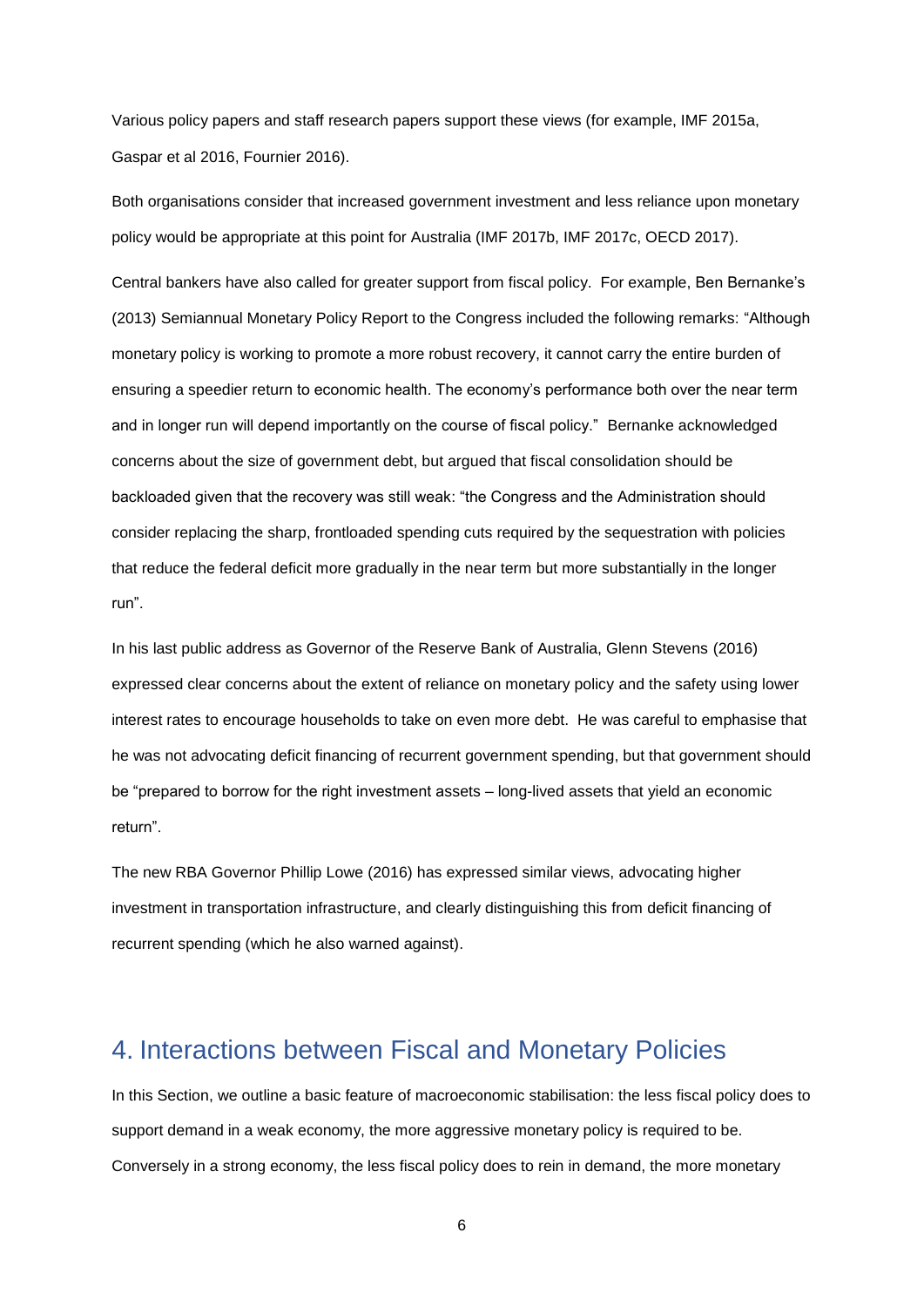policy must be tightened. This is illustrated by two scenarios (following DeLong & Summers 2012)<sup>2</sup>. We also consider their implications for optimal public investment:

#### **Scenario 1: Monetary Policy is Effective / "Fiscal Offset"**

When the economy is operating at or close to full capacity, additional government spending would push inflation above the central bank's target and require an increase in interest rates sufficient to return aggregate demand to its starting point. The increase in interest rates increases savings by households (i.e. reduces consumption) and reduces private investment. That is, an increase in government spending crowds out private investment and consumption 1-1. Relative to the state of the economy before the fiscal expansion, output (real GDP) is unchanged, interest rates are higher, and private investment and consumption are lower.

In this scenario, government investment should be funded so long as it offers a return greater than or equal to the return on the private investment that it would crowd out. Arguably, to the extent that government investment also crowds out private consumption and consumers' time preference rate is lower than the return on private investments, the weighted average opportunity cost may be slightly lower (Harrison 2010).<sup>3</sup>

#### **Scenario 2: Monetary Policy is Constrained / "Zero Nominal Lower Bound"**

When the economy is depressed and monetary policy is constrained, inflation may fall below the central bank's target and interest rates either cannot be reduced further or are not sufficient to stimulate demand. In this scenario, additional government spending would not require tightening by the central bank. The central bank would leave interest rates at their current setting of maximum effective stimulus for as long as inflation is expected to remain below target, and so additional government spending would not crowd out private investment or consumption. In some cases, government spending can reduce real interest rates by raising inflation. Also, by adding to demand and increasing growth expectations, it can lower risk premia and thereby crowd in private investment.

<sup>2</sup> DeLong & Summers (2012) use the IS-MP framework advocated by Romer (2000, 2013) to illustrate these scenarios.

<sup>&</sup>lt;sup>3</sup> In the context of cost benefit analysis, the opportunity cost of a particular project is the return foregone on alternative projects, which could include investment in the private sector, so the return on private investment is an appropriate benchmark. This is based on the assumption that the CBA analyst must take aggregate fiscal policy as predetermined, so a given project leads to displacement of other projects rather than more borrowing in aggregate. In the context of macroeconomic policy, on the other hand, fiscal policy is not predetermined so incremental investment leads to more borrowing, higher interest rates, and crowding out of both private investment and consumption.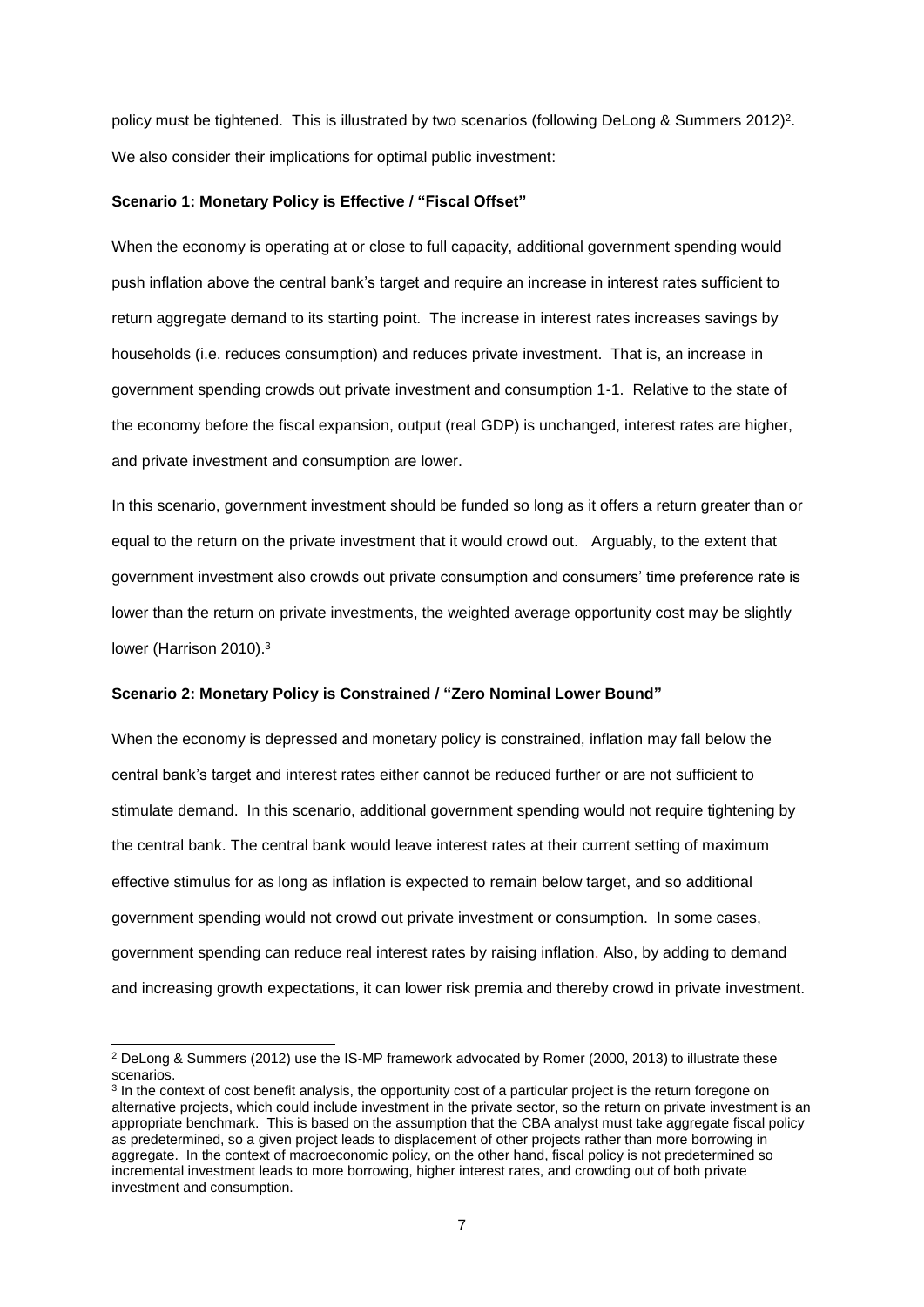In this scenario, the threshold for government spending to be welfare enhancing is much lower. Even pure consumption spending can be self-financing by preventing hysteresis (which would reduce long run potential GDP) (DeLong & Summers 2012), but efficiently managed government investment has the greatest long run impact on real GDP (Gaspar et al 2016).

#### **Implications for Policy**

There are several basic implications of this framework:

- All else equal, tighter (looser) fiscal policy ordinarily leads to looser (tighter) monetary policy
- Structurally lower interest rates mean monetary policy has less space before it reaches the zero nominal lower bound. Structurally higher government spending can increase equilibrium interest rates and thereby create more space for monetary policy to manage the business cycle effectively
- Countercyclical fiscal policy means monetary policy can be less aggressive
- When monetary policy is effective, the opportunity cost of public investment is determined by the private investment (and consumption) that it crowds out. When interest rates are very low, incremental public investment crowds out low returning private investment and low value consumption. The required rate of return on public investment is therefore lower and we would expect more public investment to pass cost benefit analysis
- When monetary policy is constrained or less effective, the required rate of return on public investment should be even lower and we would expect to see even more public investment

#### **Monetary Policy in Australia Appears to be Constrained**

Monetary policy in Australia has not reached the zero nominal lower bound for nominal interest rates. However, monetary policy does appear to have reached the point where its effectiveness is diminished and further loosening is constrained by concerns about financial stability.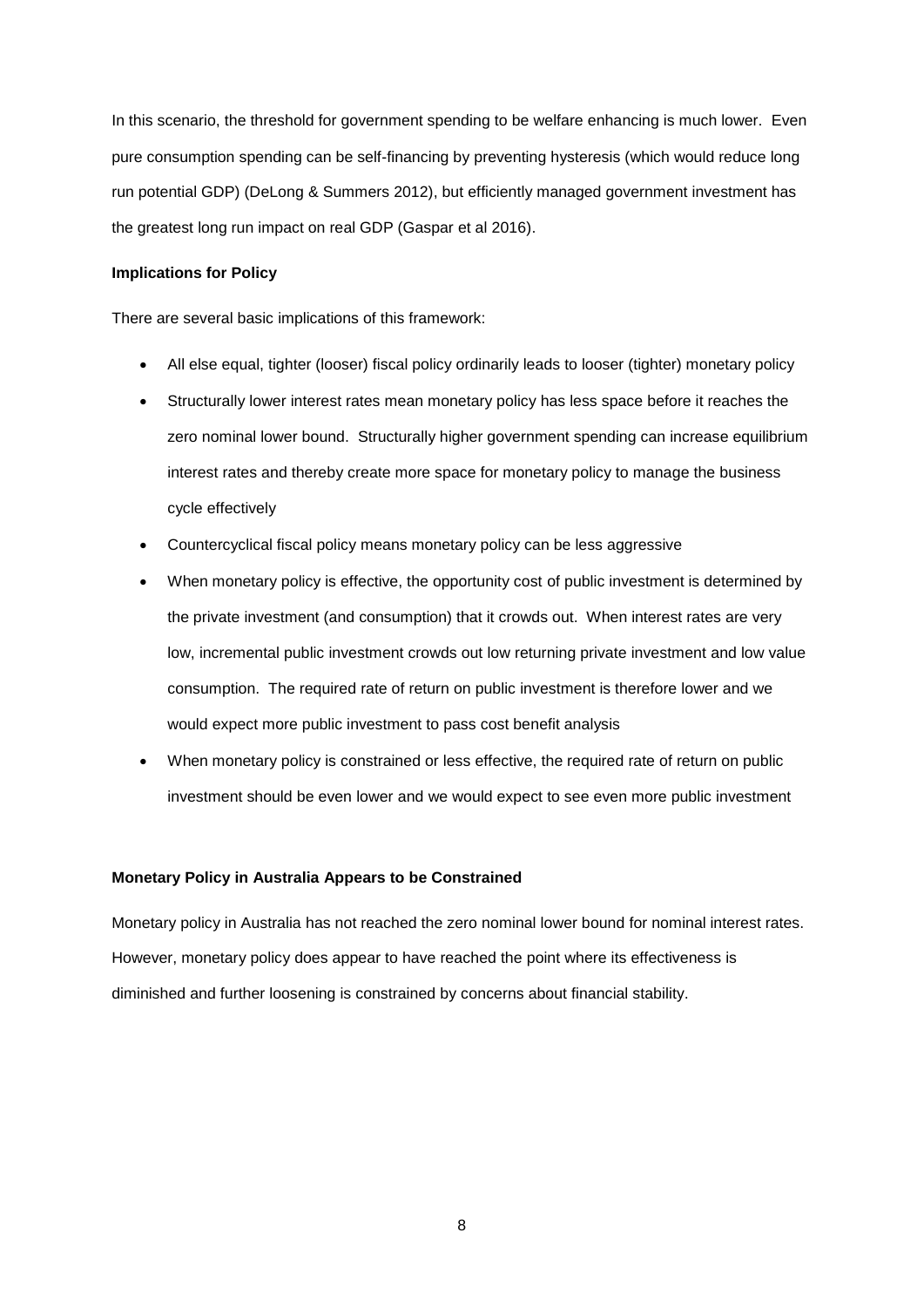For example, in his testimony to the House of Representatives Standing Committee on Economics, Governor Phillip Lowe (2016) explicitly discussed the trade-off that additional monetary stimulus comes at the expense of financial stability:<sup>4</sup>

*One of the issues that we have discussed internally within the bank is how quickly we should get back within the two to three per cent range of inflation. A due consideration there is what is happening with private sector balance sheets. I read that some analysts would like to have seen a more aggressive easing of monetary policy to try and get inflation back there more quickly. I think there is a respectable argument to be made here. But the other side is that very low interest rates just encouraged people to borrow even more and pushed up asset prices even more. We might be able to get back to 2½ per cent inflation quite quickly but it could be at the cost of a deterioration in the health of balance sheets and building up risks maybe not for financial institutions but for the future health of the consumer balance sheets and the economy. So I very much see the inflation targeting arrangements being nested within our broader responsibility to promote the interests of the Australian people.*

*So the question we ask ourselves is: what is in the best interests of the Australian people—to try and get inflation back very quickly to two to three per cent at the cost of a deterioration in financial stability broadly defined, including the balance sheets? Our judgement to date has been that that would not be consistent with our mandate of doing what is in the best interests of the Australian people.*

In terms of effectiveness, Lowe (2012) suggested that there is level at which the incremental benefit of lower interest rates becomes small, and that this level is "somewhere around 1 per cent plus or minus a bit".<sup>5</sup>

This suggests that the RBA has not eased as much as it would have if closing the output gap were its only objective. The corollary is that any additional demand provided by fiscal expansion will not be

<sup>4</sup> Similarly, Lowe (2015) noted that it is "unlikely to be in Australia's long-term interests to engineer a consumption boom by encouraging people to borrow large amounts against future income. This is especially so when debt levels are already high and prospects for future income growth are not as positive as they once were. So, there is a fairly fine line to tread here. The RBA's recent decisions have sought to strike a prudent balance – to help encourage consumption growth and thus business investment, but avoid the type of imbalances that could cause problems later on. We will continue to assess that balance carefully."

<sup>5</sup> IMF (2017c), citing Lowe (2012) uses an effective lower bound of around 1% for monetary policy in Australia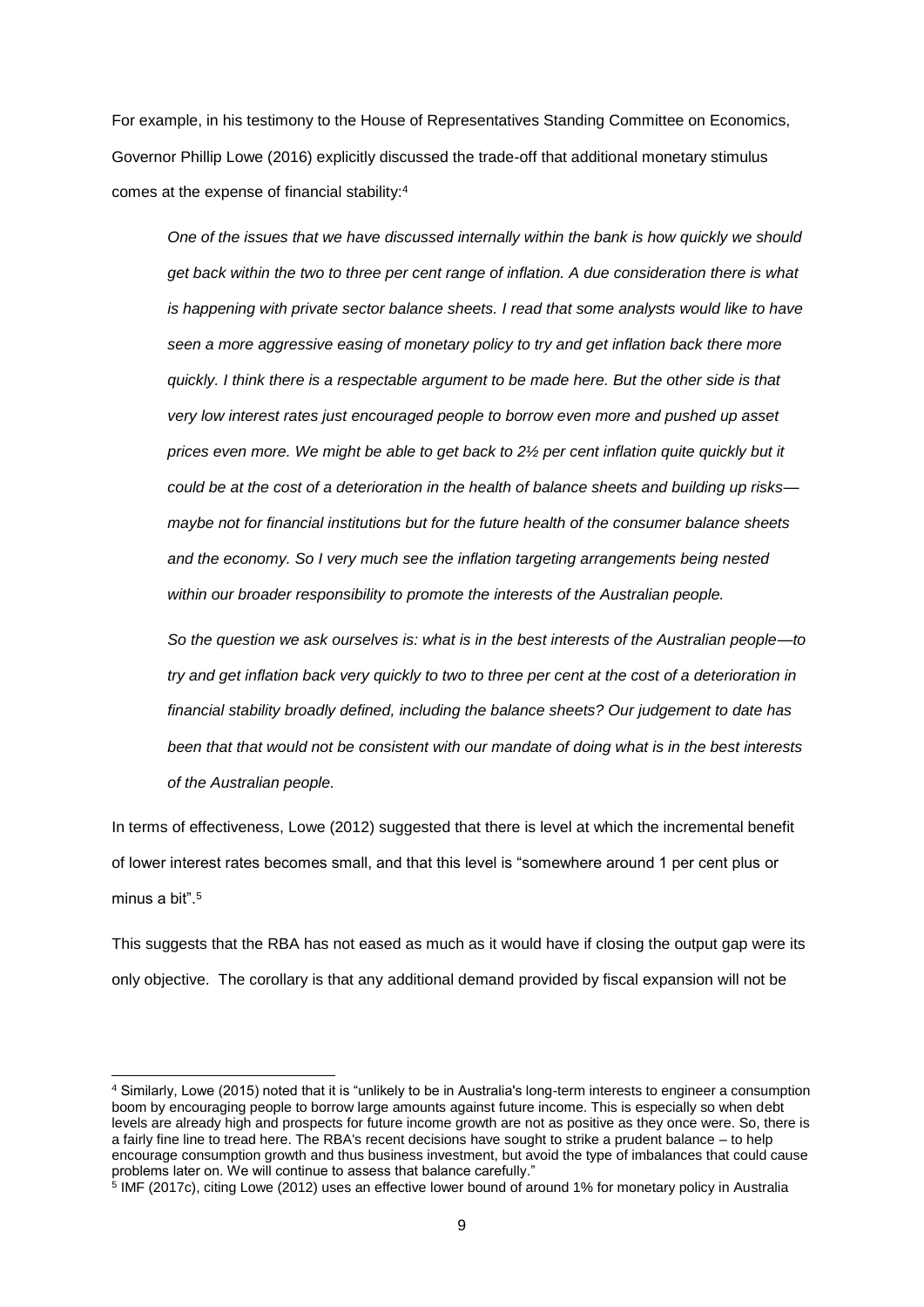offset by immediate monetary tightening. Additional government spending at this point is unlikely to result in a full 1-1 crowding out of private investment and consumption.

In fact, a second feature of Scenario 2 that is familiar to the Australian economy is that that private investment is not being held back by high interest rates; it is being held back by a lack of confidence and a weak demand outlook. In this situation, government spending that improves growth and demand can lower risk premia and *crowd in* private investment.

### 5. Costs of Overreliance on Monetary Policy

In this section, we argue that there are costs to overreliance on monetary policy which are often overlooked by those who argue that fiscal policy should be the stabilisation tool of last resort. The existence of these costs favours a more countercyclical fiscal policy.

### **A House Prices and Housing Affordability**

Dwelling prices in Australian capital cities have increased by around 66% since the end of 2008 (ABS 2017), approximately 45% in real terms. This is almost entirely driven by the fall in interest rates.

On the other hand, as observed in the latest RBA Statement on Monetary Policy (2017b), rent increases are the slowest for two decades.

This combination of weak rents and high prices cannot be explained by supply shortages.<sup>6</sup> It represents a significant compression in rental yields and is a predictable consequence of low interest rates.

Low interest rates affect house prices in two ways:

1

• **Ability to pay:** credit constrained households can afford to borrow and pay more for a given level of income

<sup>&</sup>lt;sup>6</sup> Data on housing supply also suggests that a shortage is not the explanation for high house prices. Between 2006 and 2016 housing supply kept up with population: population rose by 16.9% from 20.7m to 24.2m, private dwellings rose by 17.5% from 8.426m to 9.901m (ABS Censuses, 2006, 2016).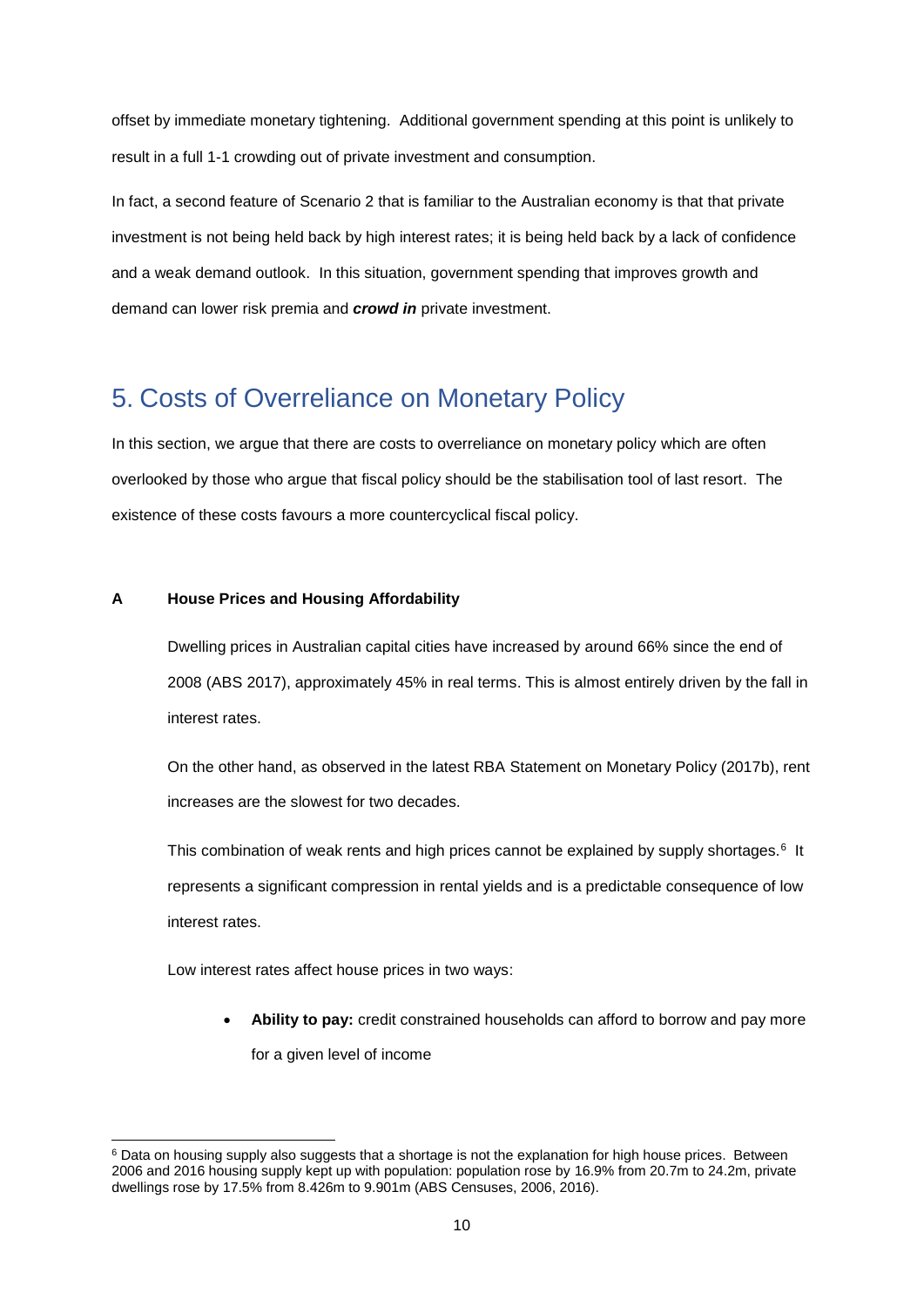• **Valuation relative to rents:** the present value of future rents (for investors) or imputed rents (for occupiers) is higher when the discount rate is lower

In either case, prices can be driven higher by interest rates alone even where wage growth is subdued, rents are soft and supply of dwellings is adequate to meet demand. But prices will be equally sensitive when interest rates rise. Price appreciation that is driven by low interest rates, rather than population growth or a shortage of dwellings, is more likely to be reversed when interest rates rise. This may be exacerbated by the wave of construction activity that has been induced by high prices, which risks creating oversupply in some segments.<sup>7</sup>

There are two major problems with high and volatile house prices:

- The increase in household leverage required to sustain the increase in prices creates risks to the financial system if prices fall. This appears to be the principal reason why interest rates were not reduced further even as inflation remained below target (Lowe, 2016).
- High house prices create an affordability gap as the ability to pay of liquidity constrained households does not keep up with asset prices. Deposit requirements (typically 20%) increase with house prices and make buying unaffordable for households with low savings.

### **B Financial Stability and Banking Sector Profitability**

1

Overreliance on monetary policy poses risks to financial stability that extend beyond the effect on house prices and household leverage. Expansionary monetary policy "promotes additional risk-taking, which could increase systemic risks even when they are already high" (Orsmond and Price 2016). The theme of the Reserve Bank of Australia's conference in 2017 was 'Monetary Policy and Financial Stability in a World of Low Interest Rates'.<sup>8</sup> At this conference, RBA Assistant Governor Luci Ellis and APRA Executive General Manager

 $7$  To the extent that there are fundamental drivers to Australia's high house prices that go beyond interest rates, one of the largest is likely to be a chronic underinvestment in transport infrastructure, which increases the "locational value of land" (Lowe 2016). Increased public investment in transport infrastructure, which would also relieve some of the burden on monetary policy, would therefore go a long way to addressing both of the key causes of high house prices.

<sup>8</sup> Papers are available at<https://www.rba.gov.au/publications/confs/2017/> . The theme of the 2012 conference was Property Markets and Financial Stability [\(https://www.rba.gov.au/publications/confs/2012/\)](https://www.rba.gov.au/publications/confs/2012/)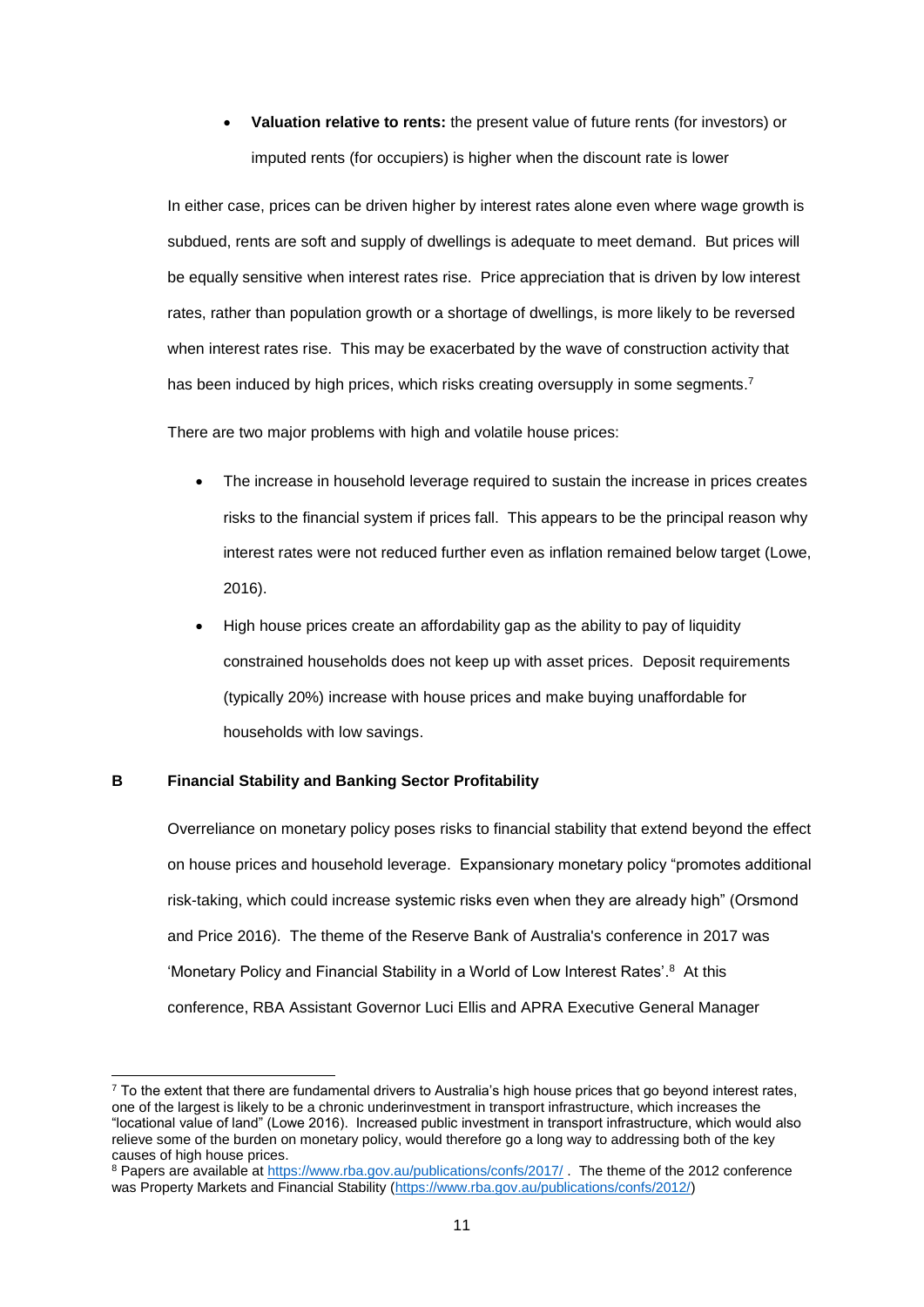Charles Littrell (2017) explored the consequences of low interest rates for financial stability in the context of Australia's macroeconomic environment and institutional arrangements. They note that more extreme interest rate cycles lead to more extreme credit cycles and to more extreme valuation cycles in all assets, including stocks and bonds. Low interest rates "tend to magnify both the upswing and the downswing in prices of leveraged assets, thereby also magnifying the potential for financial distress".

Other recent discussions of the interaction between extreme monetary policy and financial stability include IMF (2016b), IMF (2017d), Cœuré (2016) and Tarullo (2014).

Macroprudential policies can help to control these risks and allow monetary policy to go further than would otherwise be prudent. But more supportive fiscal policy would reduce the need for monetary policy to reach such extremes in the first place.

Separately, extremely accommodative monetary policy, and in particular unconventional policy tools, can undermine the profitability of the banking system. Banks may find it difficult to charge depositors when nominal interest rates are negative. Persistently flatter yield curves diminish the profitability of maturity transformation, which is central to bank business models in many countries. Particularly in an environment of weak growth, and where banks' balance sheets are already weighed down with bad loans, lower profitability can not only compromise financial stability but also undermine the financial intermediation process necessary for the effective functioning of monetary policy. This point has not been reached in Australia but it is a major concern in the Eurozone and Japan.

Of course, in many cases accommodative monetary policy is better for financial stability and for the economy than a counterfactual of no action. Accordingly, assessments of the effectiveness of extreme monetary policy are generally expressed in terms of whether such policy had a "net positive" impact (for example, Cœuré 2016). But once the point has been reached where monetary policy comes with costs, a counterfactual of supporting demand through some other channel – such as fiscal policy – must be preferable.

### **C Inequality**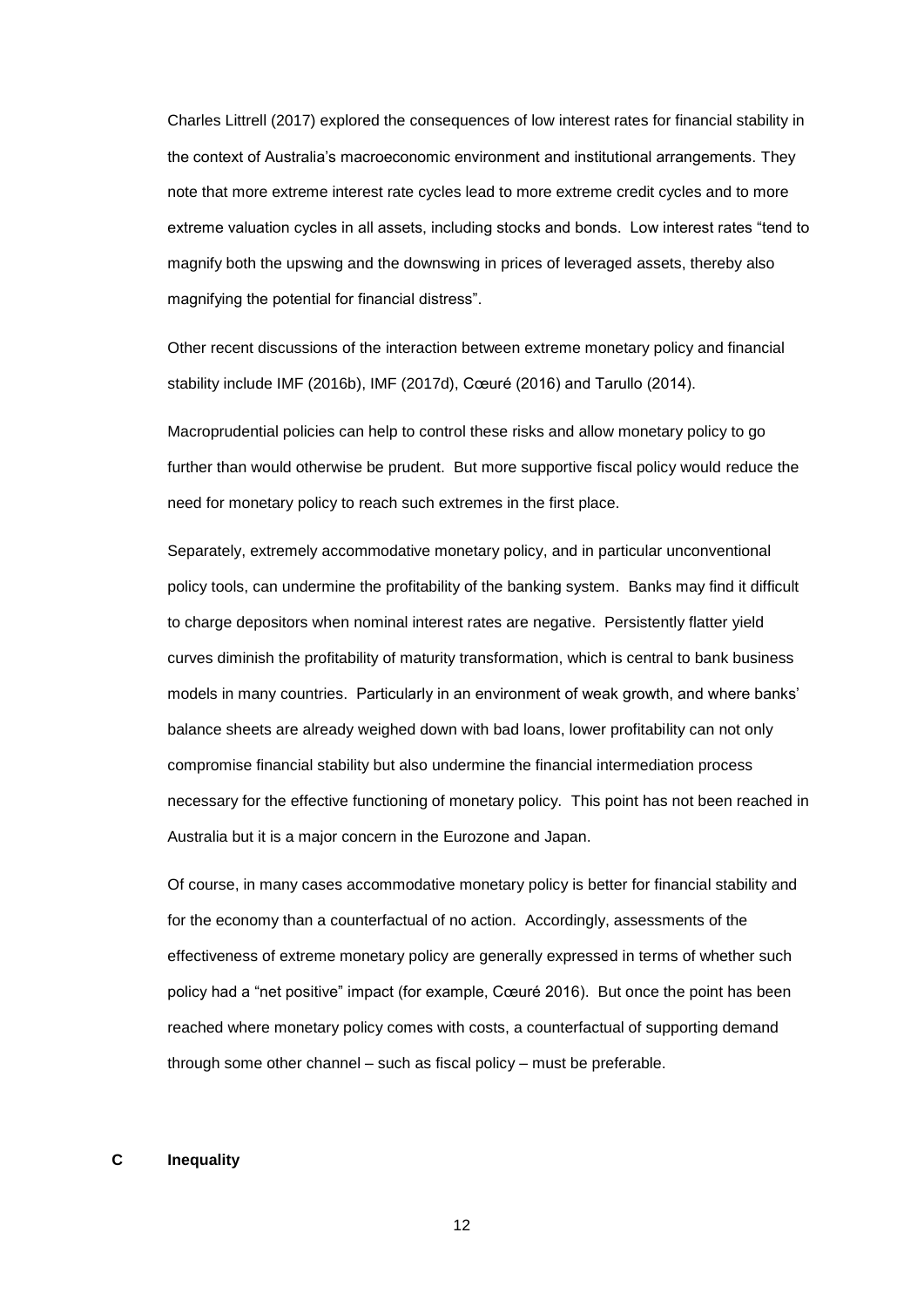As many commentators have observed, rising inequality is a global issue and is receiving increasing policy attention (see for example OECD (2015b). Australia is not immune to this phenomenon. Inequality in Australia has been rising in recent years, with wealth inequality rising by more than income inequality (Figure 2).



### **Figure 2 Measures of Income and Wealth Inequality in Australia<sup>9</sup>**

In Australia, wealth is distributed more unevenly than income (ABS 2015). The middle quintiles hold the highest proportion of their wealth in housing, but the wealthiest 20% hold a higher absolute amount of wealth in housing.

Fiscal policy is relevant to inequality in three broad ways. The first two are related to the mix of tax and spending policies (see IMF 2017a):

- Firstly, tax and welfare policies play a central role in income redistribution
- Secondly, government spending on public education, health care and social insurance is necessary to ensure "equality of opportunity" and enable people to "acquire and maintain the appropriate skills to fully participate in and adapt to a changing economy through quality education and health, as well as insurance against risks such as employment shocks"

-

<sup>9</sup> Extracted from OECD (2017)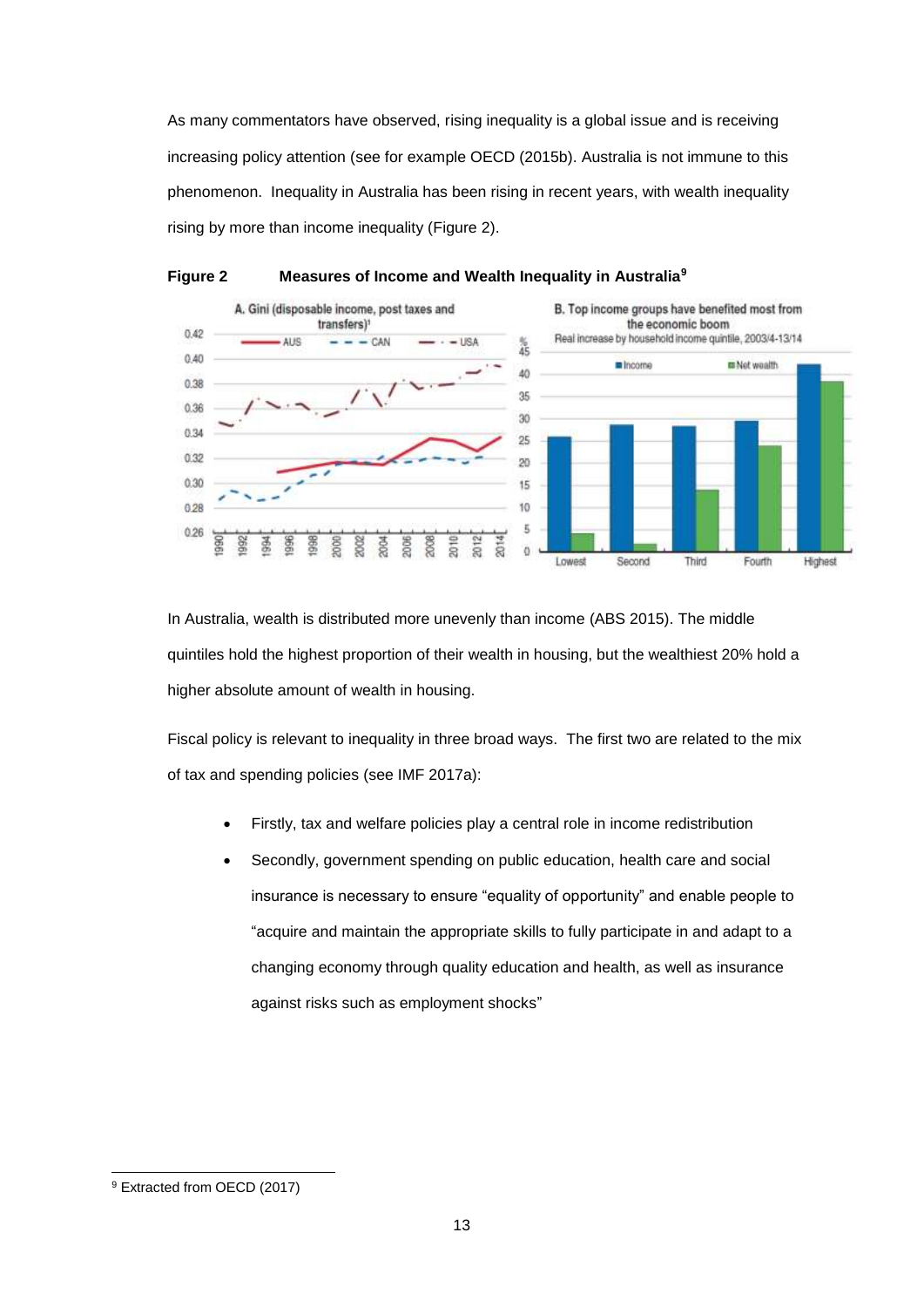The third mechanism is that inadequate government spending in aggregate has implications for inequality via and the consequential level of reliance on monetary policy.

Extremely accommodative monetary policy increases asset prices, which disproportionately benefits the wealthy because they own a disproportionate share of assets. In Australia where most household wealth is in housing, this is most apparent in the growth of house prices. This may look like a windfall gain for asset owners, but it represents a transfer from those who are seeking to accumulate assets in the future and will have to pay more for them.

This effect is most apparent in two areas:

- **Housing:** those seeking to buy a home in the future will have to save more for a deposit and take on more debt to buy the same home
- **Retirement income:** those still saving for retirement (and who do not already hold significant assets) will have to save more and/or take on more risk in order to generate the same level of retirement income (see, for example, Stevens 2015).

A final issue is that different forms of stimulus have uneven effects on different parts of the economy. If monetary stimulus has a large effect on asset prices, commodity prices and the prices of imported goods and services (through exchange rate depreciation), but a small effect of the local labour market and wages, it could result in a relatively worse outcome for real wages. The purchasing power of workers could fall relative to the purchasing power of wealthy asset owners. Fiscal stimulus in the form of government investment, on the other hand, may have a more direct impact on the local labour market and wages. But this clearly depends on the form of the fiscal stimulus.

Studies of the impact of monetary stimulus on inequality are complicated by the question: what is the appropriate counterfactual? It is likely that supportive monetary policy is better than no stimulus, and the comparison against an "equivalent" level of fiscal stimulus depends on the makeup of this stimulus (for example, increased public services and welfare have a different impact to across-the-board tax cuts) (see, for example, Bivens 2015, O'Farrell et al 2016). There is also a strong case that insufficient stimulus – whether monetary or fiscal – is the worst scenario for inequality, as it leads to higher unemployment, a deeper downturn, and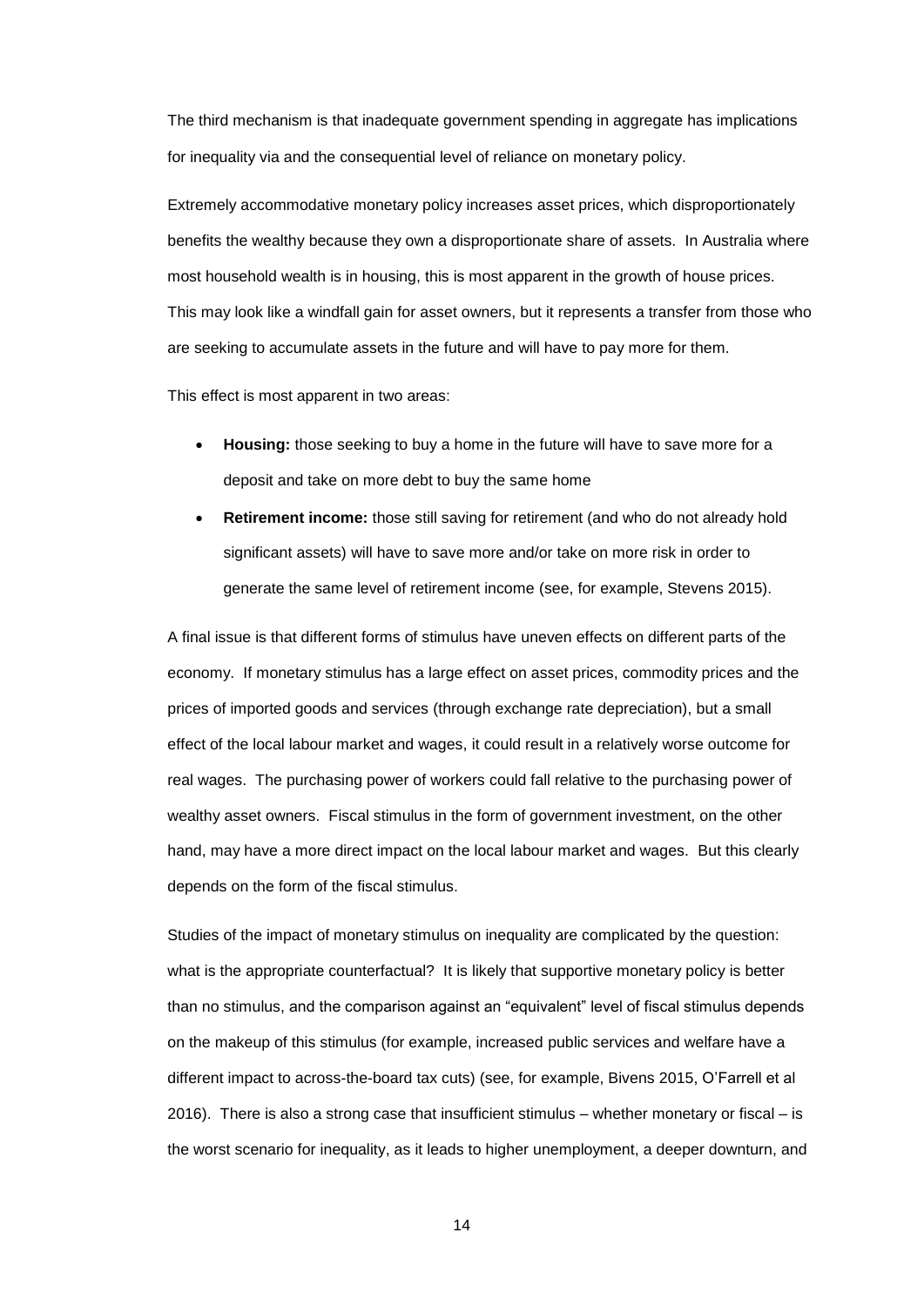lower wages. This consideration adds to the argument for aggressive use of counter-cyclical fiscal policy when monetary policy is constrained (see E below).

### **D Industry Adjustment**

Overreliance on monetary policy increases the magnitude of interest rate cycles and would be expected to result in larger movements in asset prices and the exchange rate over the cycle. This can magnify the rebalancing required between industries as different business models become economic or competitive at different points in the cycle, and experience suggests that this transition is never seamless (Lowe 2015). For example, an exaggerated house price cycle induces a large investment in construction capacity which may be redundant when the cycle unwinds. A very high exchange rate might cause uncompetitive export industries to shut down, only to become competitive again when the exchange rate falls.<sup>10</sup> This is not to say that the economy should be shielded from long term fundamentals. The point is that overreliance on monetary policy can cause prices to move beyond fundamentals in both directions, and the resulting adjustment can be costly.

All else equal, a more countercyclical role for fiscal policy would reduce the magnitude of these cycles and therefore the extent of any unnecessary adjustment.

#### **E Monetary Policy May be Constrained or Ineffective**

1

Finally, it is worth adding that the greatest cost of overreliance on monetary policy arises when it has become constrained or ineffective. As outlined in Section [3], this may arise because of the zero nominal lower bound, but it may also arise because central banks are reluctant to ease sufficiently aggressively due to some of the concerns noted in this Section. Comments by Lowe (2016) quoted above appear to confirm that the RBA has been constrained by concerns about the build-up of household debt and the risks to financial stability, and that in any case monetary policy becomes increasingly ineffective at low rates

<sup>&</sup>lt;sup>10</sup> Exchange rates can also be driven above or below fundamentals by extreme monetary policy of other countries (Debelle 2013). This is an example of potential cross border implications of inadequate fiscal policy.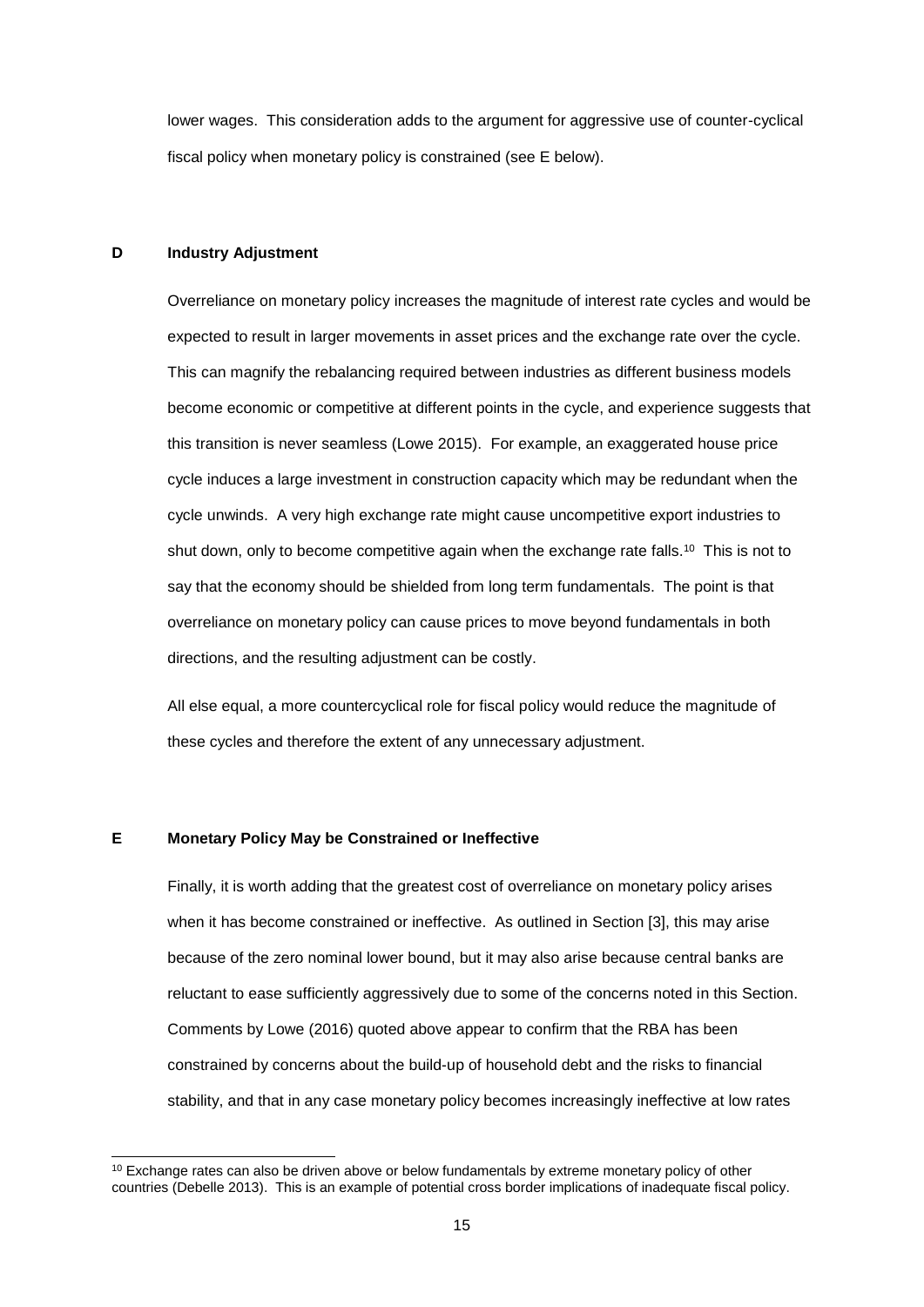even before the zero nominal lower bound is reached. When this is the case, appropriate support form fiscal policy is crucial to support demand and to prevent the economy slipping into a deflationary spiral. Government spending at this point can unambiguously increase output without crowding out private investment or consumption. And a structurally higher level of public investment should reduce the likelihood that monetary policy will find itself so constrained in the future.

### 6. Government Accounting

The considerations outlined above suggest that the level of public investment should both be increased and made more counter-cyclical, but that restraint continue to be exercised in relation to recurrent spending.

This is consistent with the recommendations for Australia of the IMF (2017b) and the OECD (2017). The distinction between recurrent and capital expenditure is also central to the "Golden Rule" of public finance, which states that over the business cycle, government borrowing should equal net capital investment and recurrent expenditure should be funded out of recurrent revenue (Abelson 2012).

In practice, however, such recommendations cannot be implemented correctly without accurate accounting that distinguishes between recurrent and capital forms of spending and revenue. This has been a major problem that the Commonwealth Government sought to address through two key features of the May 2017 Budget (Australian Government 2017, Weight and Wakerly 2017).

#### **Accounting Changes in the 2017 Budget**

Firstly, although the Government will continue to focus on the *underlying cash balance* as its primary fiscal measure, it will also give greater prominence to the *net operating balance* as a measure of how closely the recurrent spending is being funded by recurrent revenues. Net operating balance excludes net capital investment by the Commonwealth (it is also an accrual rather than a cash measure).

However, grants to the States for the purpose of capital investment are treated as operating items and detract from both the underlying cash balance and the net operating balance. Therefore, the second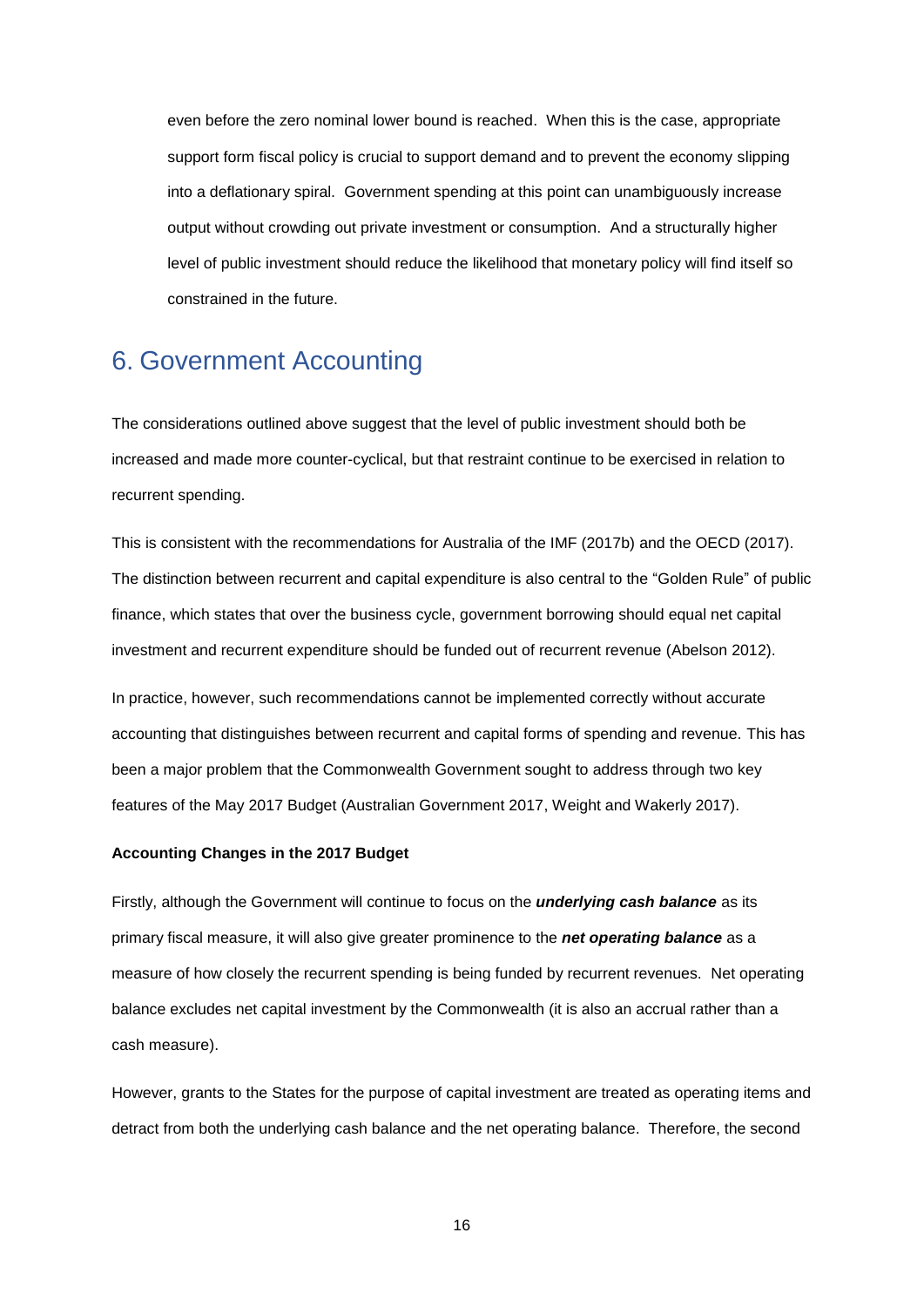relevant feature of the May 2017 Budget is an "**adjusted net operating balance**" which excludes grants to the States for the purpose of capital investment (Statement 4).

Government acquisition of financial assets is already excluded from both the underlying cash balance and the net operating balance. This includes loan and equity contributions to other entities which undertake investment in physical infrastructure, such as the equity investment of \$8.4 billion in the Australian Rail Track Corporation for Inland Rail and the equity investment of up to \$5.3 billion in WSA Co for the Western Sydney Airport. These items should be included when considering the overall level of public investment.

The relationship between underlying cash balance, net operating balance, adjusted net operating balance and total capital spending is presented in Table 1 below.

|             | Underlying<br>Cash |            |           | <b>Net Capital</b> | Direct Capital Depreciation Investment Net Operating | Capital<br>Spending<br>Operating | within Net Adjusted Net<br>Operating | <b>Financial</b><br>Asset<br>Investments<br>for Policy | <b>Total Capital</b>    |
|-------------|--------------------|------------|-----------|--------------------|------------------------------------------------------|----------------------------------|--------------------------------------|--------------------------------------------------------|-------------------------|
|             | <b>Balance</b>     | Investment | (Implied) | (Direct)           | <b>Balance</b>                                       | <b>Balance</b>                   | <b>Balance</b>                       | <b>Purposes</b>                                        | Spending                |
| \$bn        |                    | Α          | в         | $C = A - B$        | D                                                    | Е                                | $F = D + E$                          |                                                        | $G H = A + E + G + (*)$ |
| 2007-08     | 19.8               | 7.3        | 4.7       | 2.6                | 23.5                                                 | 7.1                              | 30.6                                 | $-5.1$                                                 | 9.9                     |
| 2008-09     | $-27.0$            | 9.7        | 5.6       | 4.1                | $-25.9$                                              | 12.9                             | $-13.0$                              | 7.9                                                    | 31.6                    |
| 2009-10     | $-54.5$            | 11.2       | 4.8       | 6.4                | $-47.4$                                              | 23.9                             | $-23.6$                              | 4.3                                                    | 41.0                    |
| 2010-11     | $-47.5$            | 10.0       | 4.7       | 5.3                | $-46.9$                                              | 15.4                             | $-31.4$                              | 7.0                                                    | 33.0                    |
| 2011-12     | $-43.4$            | 10.5       | 5.6       | 4.9                | $-39.9$                                              | 15.5                             | $-24.4$                              | 5.9                                                    | 33.9                    |
| 2012-13     | $-18.8$            | 8.0        | 7.0       | 1.0                | $-22.9$                                              | 10.1                             | $-12.8$                              | 4.8                                                    | 24.0                    |
| 2013-14     | $-48.5$            | 9.6        | 5.7       | 3.9                | $-40.3$                                              | 21.4                             | $-19.0$                              | 9.4                                                    | 43.7                    |
| 2014-15     | $-37.9$            | 11.4       | 8.7       | 2.7                | $-38.1$                                              | 9.3                              | $-28.8$                              | 12.6                                                   | 34.6                    |
| 2015-16     | $-39.6$            | 10.5       | 6.7       | 3.8                | $-33.6$                                              | 8.8                              | $-24.9$                              | 14.1                                                   | 34.7                    |
| 2016-17 (e) | $-37.6$            | 12.0       | 10.0      | 2.0                | $-38.7$                                              | 11.9                             | $-26.8$                              | 17.1                                                   | 42.7                    |
| 2017-18 (e) | $-29.4$            | 13.5       | 13.0      | 0.5                | $-19.8$                                              | 12.6                             | $-7.3$                               | 22.9                                                   | 50.6                    |
| 2018-19 (e) | $-21.4$            | 13.8       | 9.0       | 4.8                | $-10.8$                                              | 10.2                             | $-0.6$                               | 19.8                                                   | 45.1                    |
| 2019-20 (p) | $-2.5$             | 14.7       | 9.8       | 4.9                | 7.6                                                  | 8.4                              | 16.0                                 | 16.4                                                   | 40.5                    |
| 2020-21 (p) | 7.4                | 15.8       | 9.8       | 6.0                | 17.5                                                 | 7.2                              | 24.7                                 | 14.8                                                   | 38.7                    |
| % of GDP    |                    |            |           |                    |                                                      |                                  |                                      |                                                        |                         |
| 2007-08     | 1.7%               | 0.6%       | 0.4%      | 0.2%               | 2.0%                                                 | 0.6%                             | 2.6%                                 | $-0.4%$                                                | 0.8%                    |
| 2008-09     | $-2.1%$            | 0.8%       | 0.4%      | 0.3%               | $-2.1%$                                              | 1.0%                             | $-1.0%$                              | 0.6%                                                   | 2.5%                    |
| 2009-10     | $-4.2%$            | 0.9%       | 0.4%      | 0.5%               | $-3.6%$                                              | 1.8%                             | $-1.8%$                              | 0.3%                                                   | 3.2%                    |
| 2010-11     | $-3.4%$            | 0.7%       | 0.3%      | 0.4%               | $-3.3%$                                              | 1.1%                             | $-2.2%$                              | 0.5%                                                   | 2.3%                    |
| 2011-12     | $-2.9%$            | 0.7%       | 0.4%      | 0.3%               | $-2.7%$                                              | 1.0%                             | $-1.6%$                              | 0.4%                                                   | 2.3%                    |
| 2012-13     | $-1.2%$            | 0.5%       | 0.5%      | 0.1%               | $-1.5%$                                              | 0.7%                             | $-0.8%$                              | 0.3%                                                   | 1.6%                    |
| 2013-14     | $-3.0%$            | 0.6%       | 0.4%      | 0.2%               | $-2.5%$                                              | 1.3%                             | $-1.2%$                              | 0.6%                                                   | 2.7%                    |
| 2014-15     | $-2.3%$            | 0.7%       | 0.5%      | 0.2%               | $-2.4%$                                              | 0.6%                             | $-1.8%$                              | 0.8%                                                   | 2.1%                    |
| 2015-16     | $-2.4%$            | 0.6%       | 0.4%      | 0.2%               | $-2.0%$                                              | 0.5%                             | $-1.5%$                              | 0.9%                                                   | 2.1%                    |
| 2016-17 (e) | $-2.1%$            | 0.7%       | 0.6%      | 0.1%               | $-2.2%$                                              | 0.7%                             | $-1.5%$                              | 1.0%                                                   | 2.4%                    |
| 2017-18 (e) | $-1.6%$            | 0.7%       | 0.7%      | 0.0%               | $-1.1%$                                              | 0.7%                             | $-0.4%$                              | 1.3%                                                   | 2.8%                    |
| 2018-19 (e) | $-1.1%$            | 0.7%       | 0.5%      | 0.3%               | $-0.6%$                                              | 0.5%                             | 0.0%                                 | 1.0%                                                   | 2.4%                    |
| 2019-20 (p) | $-0.1%$            | 0.7%       | 0.5%      | 0.2%               | 0.4%                                                 | 0.4%                             | 0.8%                                 | 0.8%                                                   | 2.0%                    |
| 2020-21 (p) | 0.4%               | 0.8%       | 0.5%      | 0.3%               | 0.8%                                                 | 0.3%                             | 1.2%                                 | 0.7%                                                   | 1.9%                    |

**Table 1 Key Measures from the 2017-2018 Budget (\$bn and % of GDP)**

(e) Estimates

(p) Projections (\*) Other Capital Grants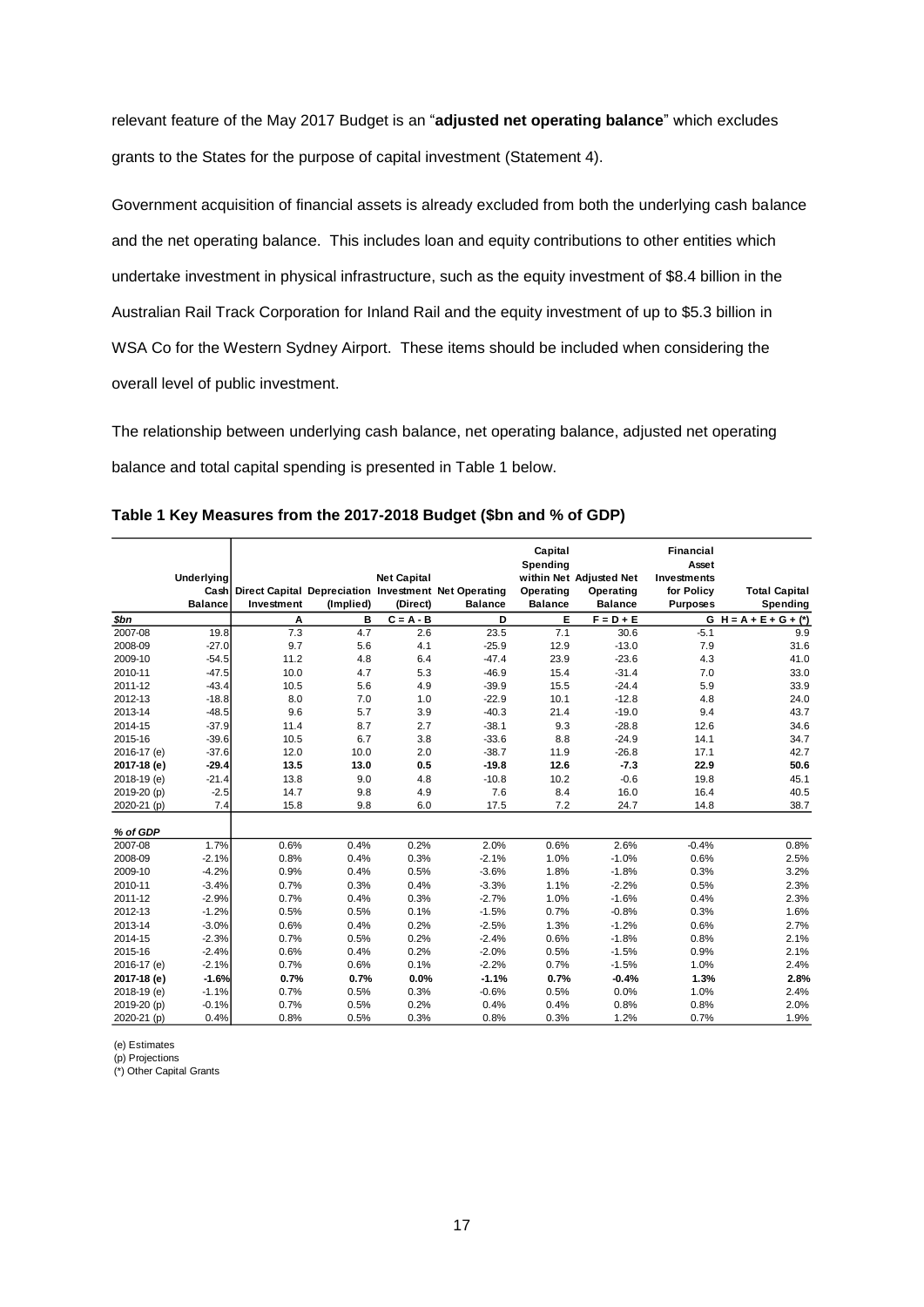For 2017-18 the adjusted net operating balance is in deficit by only 0.4% of GDP (compared to 1.6% of GDP for the underlying cash balance). The key implication is that the cash deficit represents investment in the future, not that Australia is "living beyond its means".

#### **Continued Bias against Public Investment**

This development is welcome, but in several respects government accounting will continue to bias against adequate public investment.

Firstly, the government has retained the underlying cash balance, which includes all forms of capital spending other than the purchase of financial assets, as the primary measure for meeting its objective of returning the budget to surplus.

Secondly, even under the adjusted net operating balance measure, many categories of spending which are investments in economic substance will continue to be classified as recurrent expenditure under the accounting framework. In education, for example, the construction of a new school would be a capital item, but the education of tomorrow's workforce is treated as recurrent expenditure. In economic substance, a significant proportion of education expenditure is a productive investment in the human capital stock of the nation. In principle, this investment should be capitalised and only the depreciation should be reflected as current expenditure. In other words, cutting education expenditure should not benefit the recurrent balance, because the existing human capital stock will continue to depreciate. Treating education as a current item creates a bias against adequate investment.

Similarly, some portion of healthcare expenditure could be treated as investment that contributes to future output (this is done in OECD 2016a). Likewise, maintenance expenditure often has the economic character of investment (see Section [8]).

Finally, (adjusted) net operating balance excludes capital investment entirely, and there is no additional target or strategy for determining what an appropriate level of capital investment should be. Accordingly, if net operating balance were used as the primary measure of budget balance, the ability to exclude capital investment would allow government to spend without discipline. We discuss possible targets for the capital budget in Section [9].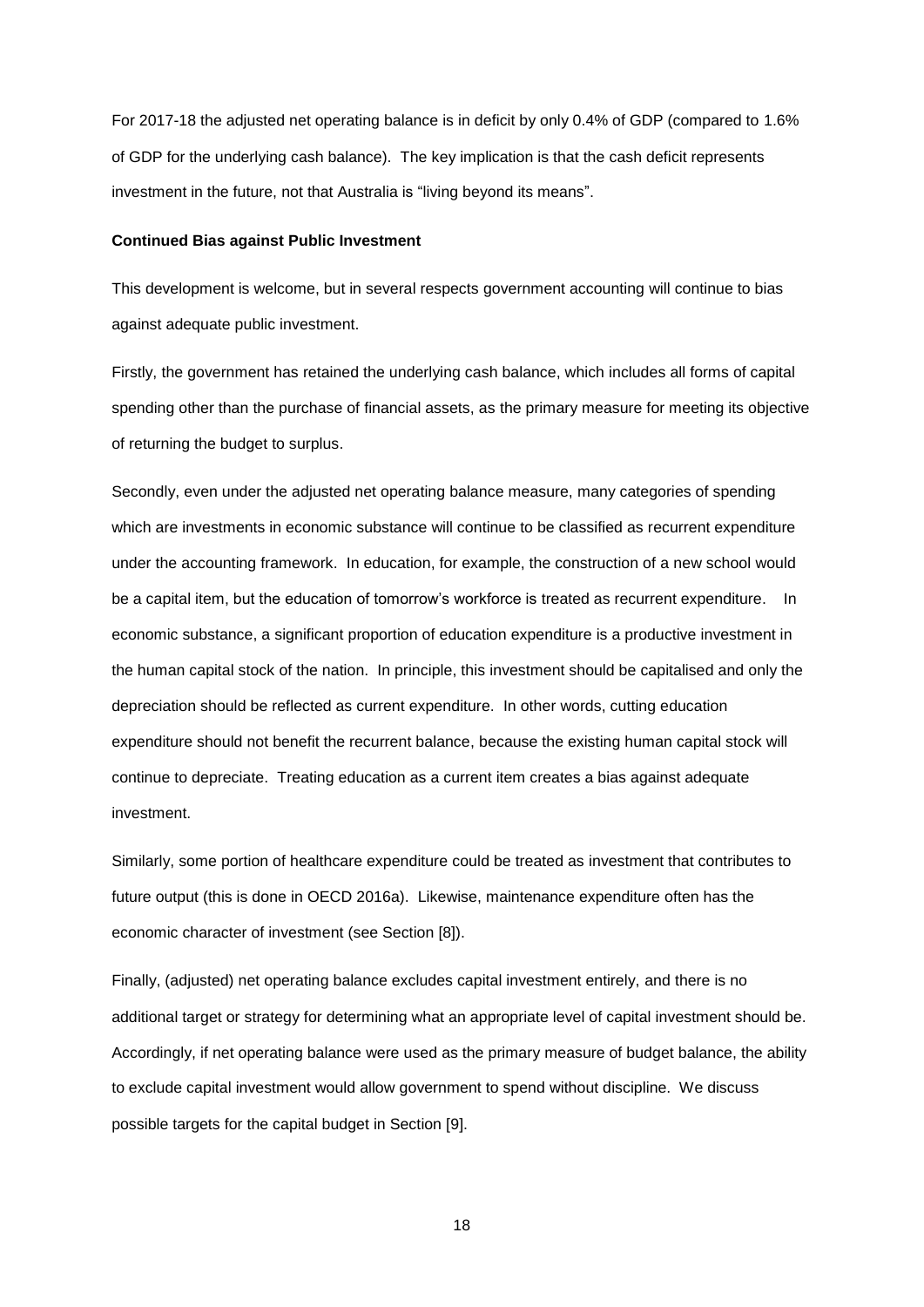### 7. Fiscal Space

The most common argument against an increase in the level of public investment is that government debt is already too high. Part of the reassessment of fiscal policy that has taken place in recent years has been a reassessment of the concept and measurement of fiscal space. This is broadly defined as the distance between current debt levels and some debt limit beyond which further borrowing would be unsustainable or the economy would become unstable.

#### **Approaches to Fiscal Space**

There are several methodologies for estimating available fiscal space, but all have limitations and there is no consensus as to a single correct measure (OECD 2016a, IMF 2016c, IMF 2011). Quantitative approaches to estimating a "debt limit" have been developed, but given their sensitivity to assumptions and model specification, most policy analysis uses these models to illustrate the trends and underlying mechanisms at work rather than to provide precise debt limits. Assessing fiscal space is ultimately a matter of judgment informed by a variety of quantitative and qualitative tools.

A number of general observations are relevant to fiscal space in the current macroeconomic environment (see OECD 2016a, Botev et al 2016, IMF 2017a (in particular Box 1.4)):

- Very low interest rates have clearly increased fiscal space
- In the long run, fiscal space depends on the differential between real interest rates and the rate of potential output growth. Analysis of a policy change must take into account the effect on GDP and on long term growth, not just the effect on the stock of debt
- Well designed, productivity enhancing public investment can increase fiscal space, particularly when there is existing slack in the economy and infrastructure deficiencies (IMF 2016a, OECD 2016a, IMF 2017a).
- Conversely, cutting public investment can lead to infrastructure bottlenecks and low productivity, which results in lower growth and less fiscal space in the long run
- In a depressed economy, fiscal expansions can reduce hysteresis, protect long run GDP potential, and can therefore be self-financing even before the investment returns are considered (DeLong & Summers 2012)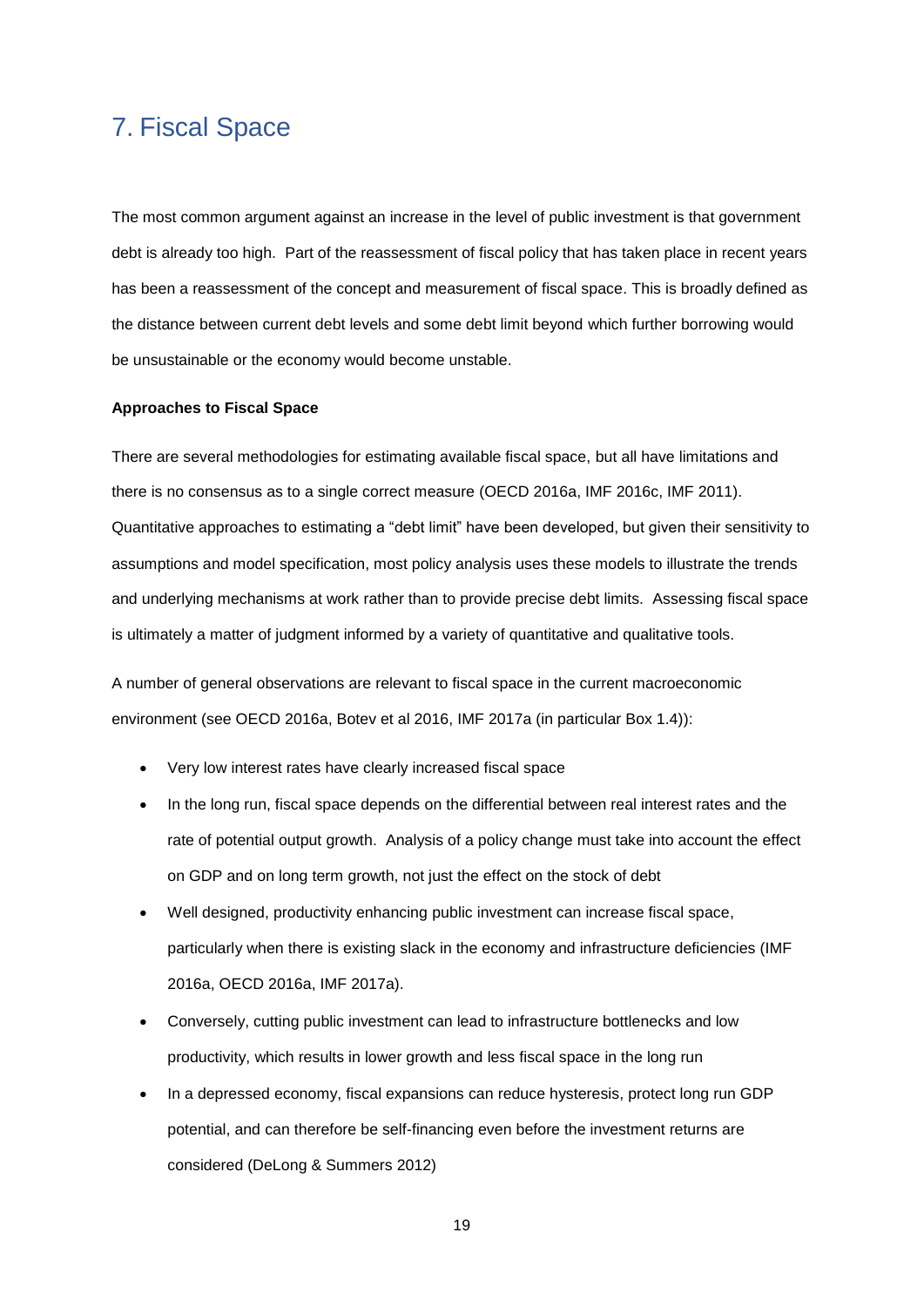• Foreign currency denominated debt presents greater risks than debt in the national currency of a county with sovereign monetary policy. The position of countries like Greece and Argentina should be distinguished from that of countries like Australia, the US, the UK and Japan

A key determinant of fiscal sustainability is the differential between the real interest rate and the growth rate. In advanced economies, this differential has been declining over the past 25 years, and is now negative in many countries (IMF 2017a). This includes Australia, where real interest rates are currently around 0.8% for 10 year debt and 1.1% for the longest maturity on issue (August 2040) (RBA 2017a), significantly below expected growth rates of around 2.9% (IMF 2017b) to 3.0% (Australian Government 2017). The decline in the interest rate-growth differential is likely to be the result of structural factors and the trend is unlikely to reverse in the near term (IMF 2017a). Such structural factors could include demographics, adjustment to a regime of lower and more stable inflation, decreased risk appetite and a shortage of safe assets.

#### **Assessments of Australia's Fiscal Space**

1

The latest IMF assessment for Australia (IMF 2017b) provides a range of indicators in the form of an External and Fiscal Debt Sustainability Analysis, but does not suggest a quantitative debt limit. Its conclusion was simply that "Australia still has substantial fiscal space despite recent public debt increases, which allows for a gradual approach to fiscal consolidation and higher growth-friendly spending."

Similarly, the OECD's (2017) latest assessment was simply that "There is fiscal space available to support the economy if required ... [Australia should use] all policy levers to support the economy if downside risks materialise, relying more heavily on fiscal policy."

In terms of market access, demand for Australia government bonds is extremely strong.<sup>11</sup>

<sup>11</sup> At the auction for new bond issuance on 5 July 2017, a single buyer purchased the full \$800m of bonds available, in what was the largest amount bought by a single entity in auctions since 1982 (AOFM 2017, Woodhouse and McCrum 2017). The bond matures in 2029 and priced at a 2.72% nominal yield or around 0.5% in real terms. In total, there were 42 bids for \$3,574m of total demand, and the worst bid was at 2.74%, only 2 basis points behind the best bid.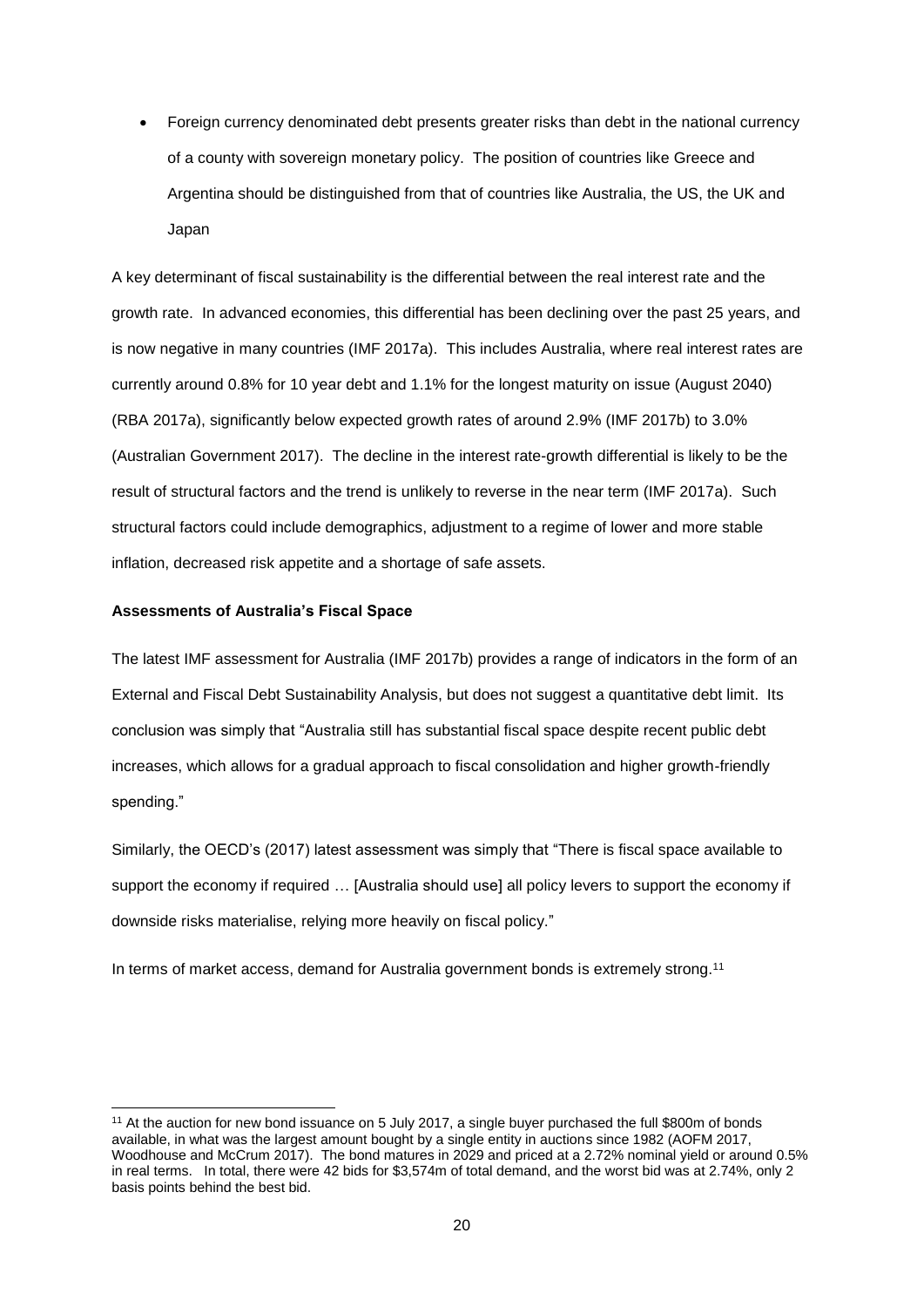Australia's net debt is projected to be around 21% of GDP at the end of 20017 (IMF 2017b), significantly below that of the US (82%), the UK (80%), and Japan (120%) (IMF 2017a).  $12$ Nonetheless, these countries continue to be able to borrow and extremely low rates – there is no indication that investors are unwilling to lend out of concern for their solvency.<sup>13</sup>

Available quantitative estimates also suggest Australia has significant fiscal space.

- Fournier & Fall (2015) estimated Australia's debt limit to be around 250% of GDP using a market access approach.
- Moody's (2016), using a similar methodology, estimated that as of 2014 Australia had remaining fiscal space of 214.5% of GDP – that is, Australia could take on an additional 214% of GDP in debt before reaching its debt limit.
- OECD (2016a) provides estimates for a range of advanced economies using the long-term fiscal sustainability methodology in Bi (2011) and Bi and Leeper (2013). These estimates are centred around a range of 120-160% of GDP.

These estimates, while not precise or determinative, strongly suggest that fears of debt sustainability should not prevent Australia from undertaking otherwise justified public investment.<sup>14,15</sup>

# 8. Selection of Public Investments

1

What form should an increase in public investment take? This partly depends on context – some instruments can act quickly and are well suited to short run stabilisation, while others take time to plan and execute and must be incorporated into the structural level of public investment over the cycle.

<sup>&</sup>lt;sup>12</sup> Similarly, Australia's gross debt (44%) is significantly lower than the gross debt of the US (108%), the UK (89%), and Japan (239%)

 $13$  The opposite concern is more commonly raised  $-$  that there is a shortage of safe assets.

<sup>&</sup>lt;sup>14</sup> In our view, these quantitative models are conservative in an important respect: they assume the risk free interest rate is exogenous and that the sovereign pays a risk premium over this rate to reflect probability of default. In our view this assumption may be appropriate for a country borrowing in a foreign currency, but it does not reflect the realities of the macroeconomy or financial system in a country like Australia. In Australia, the risk free interest rate is largely determined by local monetary policy which in turn responds to the strength of the economy including the stance of fiscal policy. The combination of low growth and high real interest rates is much less likely in this setting. A possible resolution for a country with high debt and sovereign monetary policy is a combination of fiscal restraint that induces extreme monetary loosening: over time debt is reduced not only by primary surpluses, but also by a negative real interest rate – growth differential. This mechanism is not possible in models where the risk-free interest rate is exogenous.

<sup>&</sup>lt;sup>15</sup> Arguably, a government with a sovereign currency always has the option to create new money in order to repay its debts or fund new spending, so there can never be any situation in which a government is forced to default or is unable to fund new spending. For recent arguments in favour of monetary financing, see Buiter (2016) and Turner (2015). For a discussion of the risks, see English et al (2017).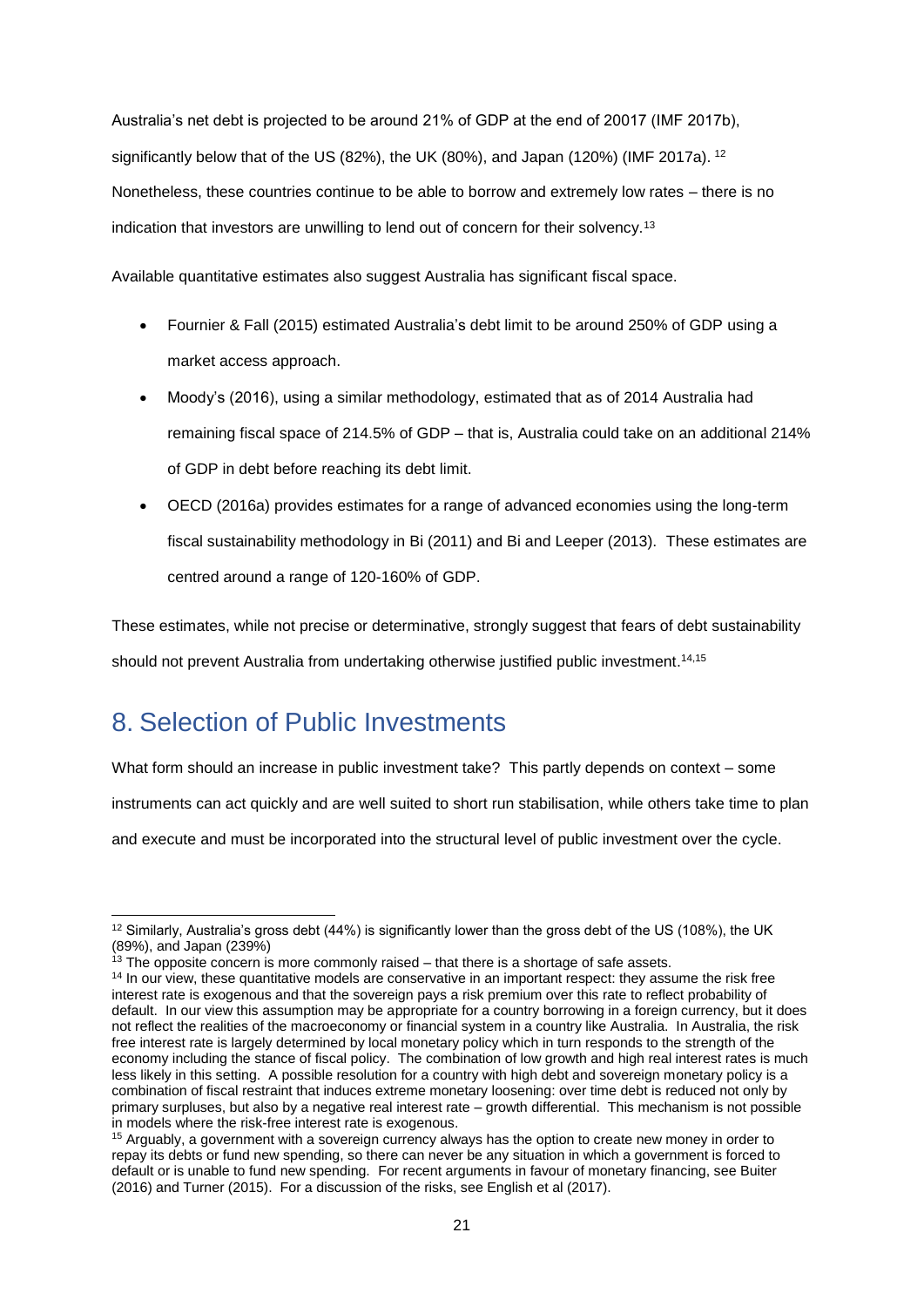The usual principles of cost-benefit analysis apply – the macroeconomic argument for increased public investment does not extend to poorly selected or executed projects.

### **Education**

One of the most important long-run drivers of labour productivity is the level of investment in the skills of workers through training and education (PC 2016, OECD 2016b). High quality education also has other benefits for individuals and society, including better health, longevity, tolerance and social cohesion (Australian Government 2011).

Australia's performance in the OECD's PISA tests for 15 year-olds has been declining since 2000 and differences in outcomes by socioeconomic background are large (Australian Government 2011, OECD 2017).

Education is an investment in human capital. The returns on this investment are difficult to quantify, but attempts based on various methodologies suggest that both the private and social returns are high. Estimates of the financial returns for Australia are presented in Table 2 below.

|                                                |       | Financial Internal Rate of<br>Return (Real) |               |  |
|------------------------------------------------|-------|---------------------------------------------|---------------|--|
|                                                |       | Private                                     | <b>Public</b> |  |
| Upper secondary or post-secondary non-tertiary | Men   | 16%                                         | 15%           |  |
|                                                | Women | 9%                                          | 19%           |  |
| Tertiary                                       | Men   | 9%                                          | 10%           |  |
|                                                | Women | 9%                                          | 10%           |  |

### **Table 2 Financial Returns to Education in Australia (2012)**

*Source: OECD 2016b, Indicator A7*

These rates of return are significantly above most estimates of the social discount rate for Australia. Further, they reflect financial benefits only (impact on income tax collections, social contributions, social transfers and unemployment benefits). Social returns would be higher if some value is attributed to wider social benefits of education.

### **Infrastructure**

Efficient infrastructure investment enhances productivity and contributes to short and long run growth (IMF 2014, PC 2014). The Productivity Commission has noted "Widely held views that deficiencies in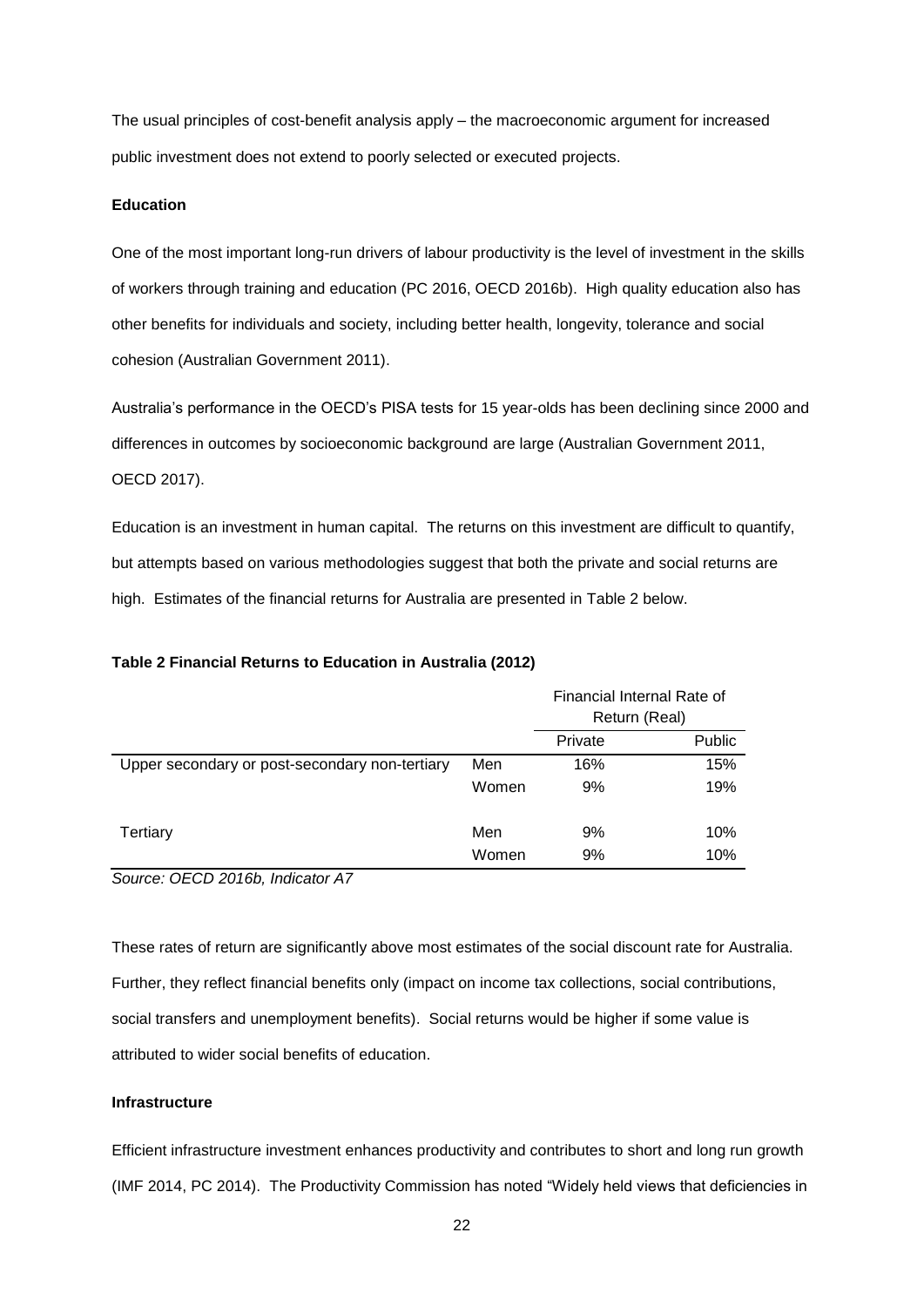certain aspects of Australia's infrastructure — such as in roads, rail, and ports — are holding back productivity growth and affecting the amenity of our cities and regional areas" (PC 2014). Robust project selection, careful management and appropriate governance frameworks are crucial to ensure that public infrastructure projects do not suffer from poor productivity, cost overruns, and delays (PC 2014, IMF 2015b, IMF 2017a).

Large infrastructure projects take time to plan and build, making them less appropriate for any shortterm stabilisation role of fiscal policy. Maintaining a fiscal contingency plan including a "revolving pipeline of ready-to-implement infrastructure projects" may help (IMF 2017b). Infrastructure spending could form a large part of a sustained, structural increase in public investment, or a response to a persistent shortfall in demand.

Some have argued that there is a political bias towards "headline grabbing" or "nation building" infrastructure projects, which have a high risk of cost overruns and are sensitive to errors in demand forecasting (Olsen & Wessel 2017). Maintenance of existing infrastructure is therefore argued to offer some of the highest return and lowest risk investment opportunities.

#### **Maintenance of Existing Infrastructure**

Deferring maintenance and allowing infrastructure to deteriorate does not eliminate the need to repair it at some point. In many cases, "prevention is cheaper than cure" – a small outlay on maintenance can avoid more costly, major repairs at a later date (Olsen & Wessel 2017). In substance, this kind of maintenance is an investment with a high financial rate of return.

The timing of maintenance is flexible – it can be "turned on and off" – which makes it appropriate as a countercyclical policy tool in short run stabilisation.

Maintenance is generally characterised as recurrent expenditure and therefore suffers from the bias described in Section [4], particularly given that it may be politically easier to defer than other forms of spending.

### **Privatisation and "Capital Recycling"**

Privatisation should be undertaken only when it is justified on efficiency grounds, not as an end in itself (PC 2014). Selling public assets to reduce government debt is likely to result in poor outcomes, particularly when sale processes and regulatory frameworks are designed to maximise sale proceeds.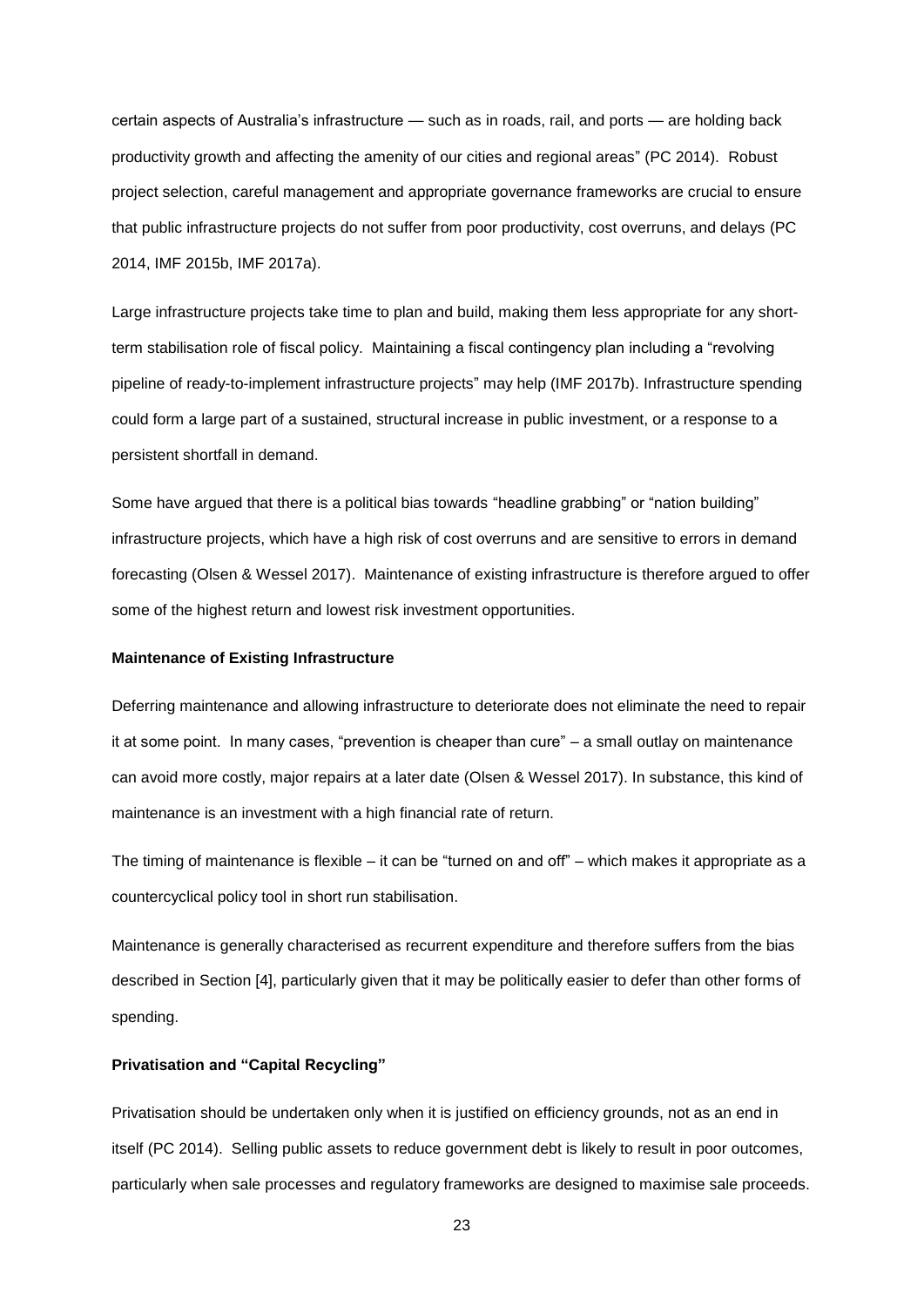ACCC Chairman Rod Sims has expressed concerns that such privatisations lead to unregulated monopolies which hurt productivity and the economy in the long run (Hatch 2016, ACCC 2016).<sup>16</sup>

There is a particularly high risk where privatisation of one asset is used to fund a new infrastructure project ("capital recycling"). As the Productivity Commission has argued, this represents the linking of two separate decisions, and "because government debt is fungible it is technically equivalent to the government using the privatisation proceeds to reduce government debt and financing the new infrastructure project through debt issuance" (PC 2014). These decisions should be analysed independently and linking them is likely to distort decision making.

### **Supporting Productivity Enhancing Reforms**

Many productivity-enhancing reforms involve upfront costs, such as transitional support for disadvantaged groups or revenue losses from the removal of distortionary taxes. Expansionary fiscal policy can ease the path to such reforms (IMF 2016a).

Fiscal policy can also target the areas of the economy most likely to provide long term productivity benefits, such as research & development incentives (IMF 2016d).

### **Financial Investments in the Private Sector**

-

While macroeconomic considerations may favour a large increase in government investment (see Section 9 below), too few public projects may meet cost benefit analysis and be ready for execution. Discipline is important to ensure that poor or hasty public investments are not made. In this scenario, financial investment in the private sector should be an option. This could be implemented through the Future Fund and would have the following benefits:

• If the investment is in domestic securities (eg the local stock market), it will reduce risk premia on existing assets and encourage new private investment

<sup>&</sup>lt;sup>16</sup> Furthermore, even from the narrow perspective of government finances, privatisations with no efficiency rational are likely to be counterproductive in the long run. Private investors will demand a higher rate of return from privatised assets than the interest rate government currently pays on its debt. By selling an asset and paying down debt, government may save 2% per year in interest, but will lose an income stream of perhaps 7- 8%. Government gross debt will fall initially but rise over time. Net public worth will not change initially and will fall over time.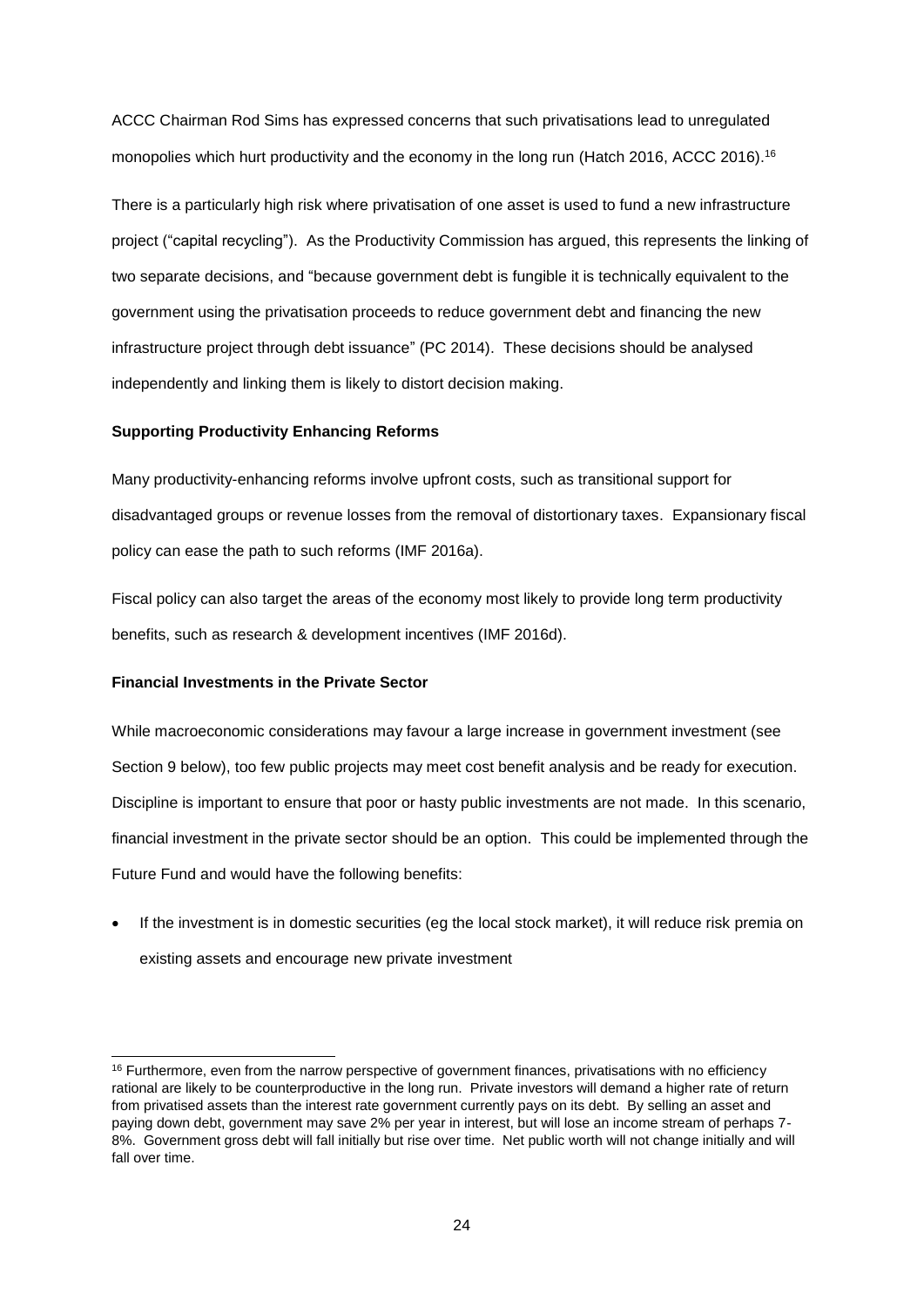- If the investment is in foreign securities, it will put downward pressure on the exchange rate, supporting local demand and the competitiveness of Australian industries
- In either case, it will improve the long run financial position of government so long as the investment provides a return above the bond yield, which is currently a very low threshold. For example, long term borrowing currently costs the Government around 1% in real terms (RBA 2017a) whereas the Future Fund's return target is 4-5% in real terms (Future Fund 2017). Net debt (which is net of financial assets) would be unchanged initially and would fall over time as investment returns are realised. A stronger financial position could have significant value given perceptions that governments are constrained by fiscal space (Section 7 above)

### 9. Fiscal Rules for the Capital Budget

We have argued that fiscal policy in general, and public investment in particular, should be countercyclical. There are two primary reasons for this view:

- 1. There are costs to overreliance on monetary policy (Section [5]). All else equal, countercyclical fiscal policy relieves some of the burden from monetary policy, and results in less extreme movements in interest rates, exchange rates and asset prices over the cycle
- 2. The opportunity cost of public investment is lower (higher) when interest rates are lower (higher), because the marginal private investment and consumption that it crowds out has a lower (higher) value (section [4]). More public investments should therefore pass the hurdle rate of return in cost benefit analysis

In a world of perfect information, [2] could simply be reflected in a lower or higher social discount rate and the aggregate level of public investment would be determined by cost benefit analysis: all projects that achieve the hurdle rate would be funded. In practice, however, cost benefit analysis of individual projects is not the key determinant of aggregate budget policy, and probably never will be. Neither the "true" social discount rate, nor the return expected on given projects, is known with sufficient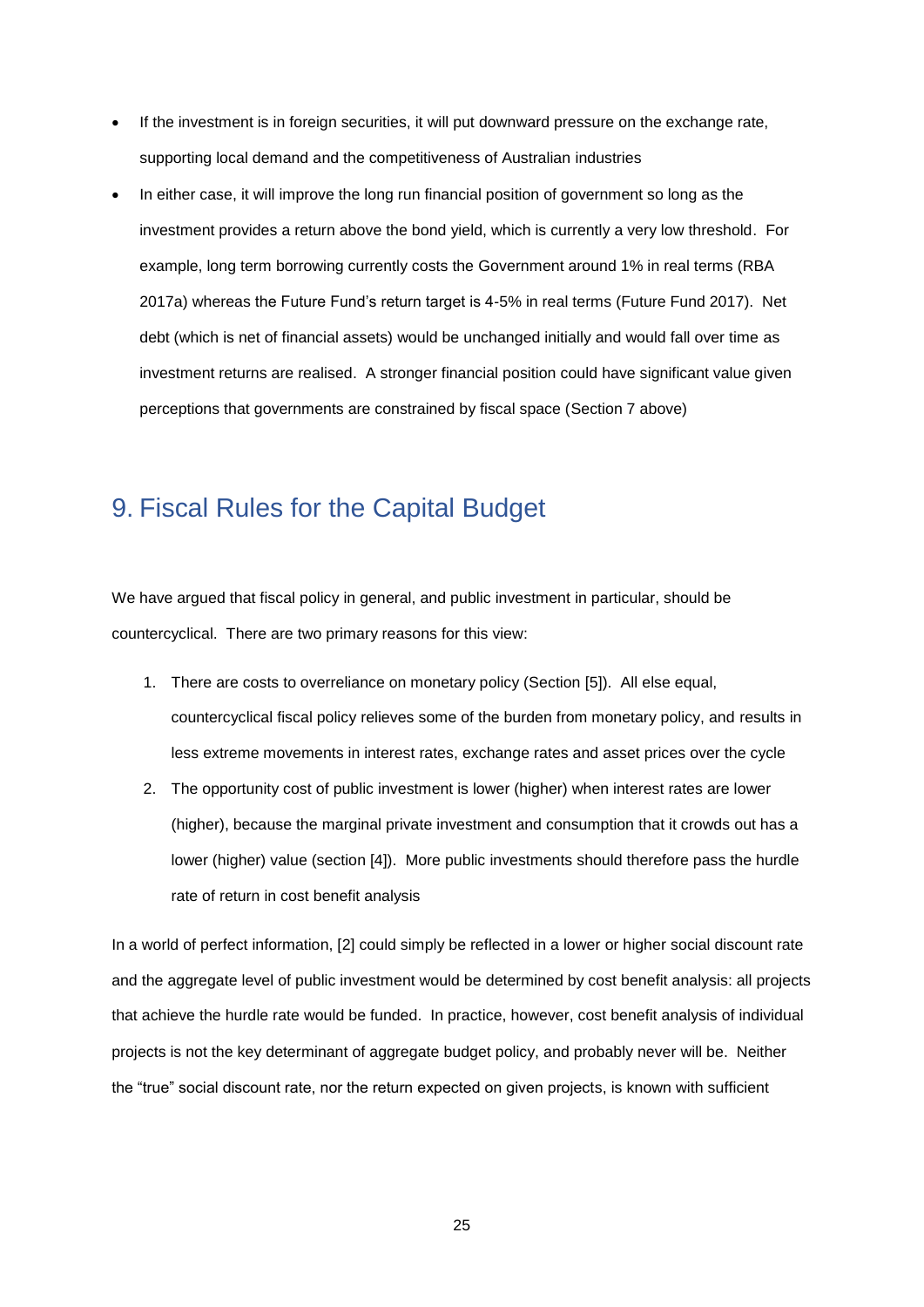precision for cost benefit analysis alone to identify the efficient level of public investment.<sup>17</sup> Aggregate government investment in practice is almost always determined on the basis of macroeconomic or political considerations, then rationed between competing projects.

Cost benefit analysis is critical to ensuring that poor or inefficient projects do not proceed, but it provides only a weak protection against government overspending when the economy is near full capacity, and little incentive for government to invest more when there is substantial slack.

Without some rule or guidance as to what the efficient level of public investment might be over the business cycle, relying on cost benefit analysis could risk an inefficiently high level of government spending when the economy is strong and interest rates are high, and an inefficiently low level of government spending when the economy is weak and interest rates are low. Hence, except for the 2009-10 stimulus, Australia's fiscal policy has been mildly *procyclical* over recent years (IMF 2017c).

In our view, a quantitative guideline would assist government to achieve a public investment profile that is appropriate to the macroeconomic context.<sup>18</sup>

### **The Form of a Fiscal Rule for Public Investment**

There has been extensive discussion in recent years concerning possible fiscal rules.<sup>19</sup> Detailed analysis and specification of a fiscal rule for public investment is beyond the scope of this paper, but we set out some criteria and suggest a possible form that such a rule might take consistent with the recommendations for fiscal policy set out in this paper. Such a fiscal rule for public investment should:

- Specify the structural or average level of public investment over the cycle
- Provide for symmetric variation around this structural level over the cycle: it should target higher investment during a downturn and lower investment when the economy is strong

<sup>-</sup><sup>17</sup> For example, the imprecision of estimates of the social opportunity cost of capital are such that most authorities recommend sensitivity testing: Infrastructure Australia (2016) for example requires CBA results to be presented with a central discount rate of 7% and sensitivity testing at 4% and 10%. The returns on a given project will be similarly sensitive to assumptions about which only approximate ranges can be estimated with any confidence.

<sup>&</sup>lt;sup>18</sup> The rationale for such a rule need not be Keynesian demand management as such. It may simply be a practical approximation of the level of spending that would prevail under perfect information where the aggregate level of investment is determined solely on the basis of cost benefit analysis.

 $19$  For discussions of fiscal rules and their relevance in the context of public investment, see Guerguil et al (2017), Kumhof & Laxton (2013) and Servern (2007). The IMF also maintains a dataset of fiscal rules in force at [http://www.imf.org/external/datamapper/fiscalrules/map/map.htm.](http://www.imf.org/external/datamapper/fiscalrules/map/map.htm)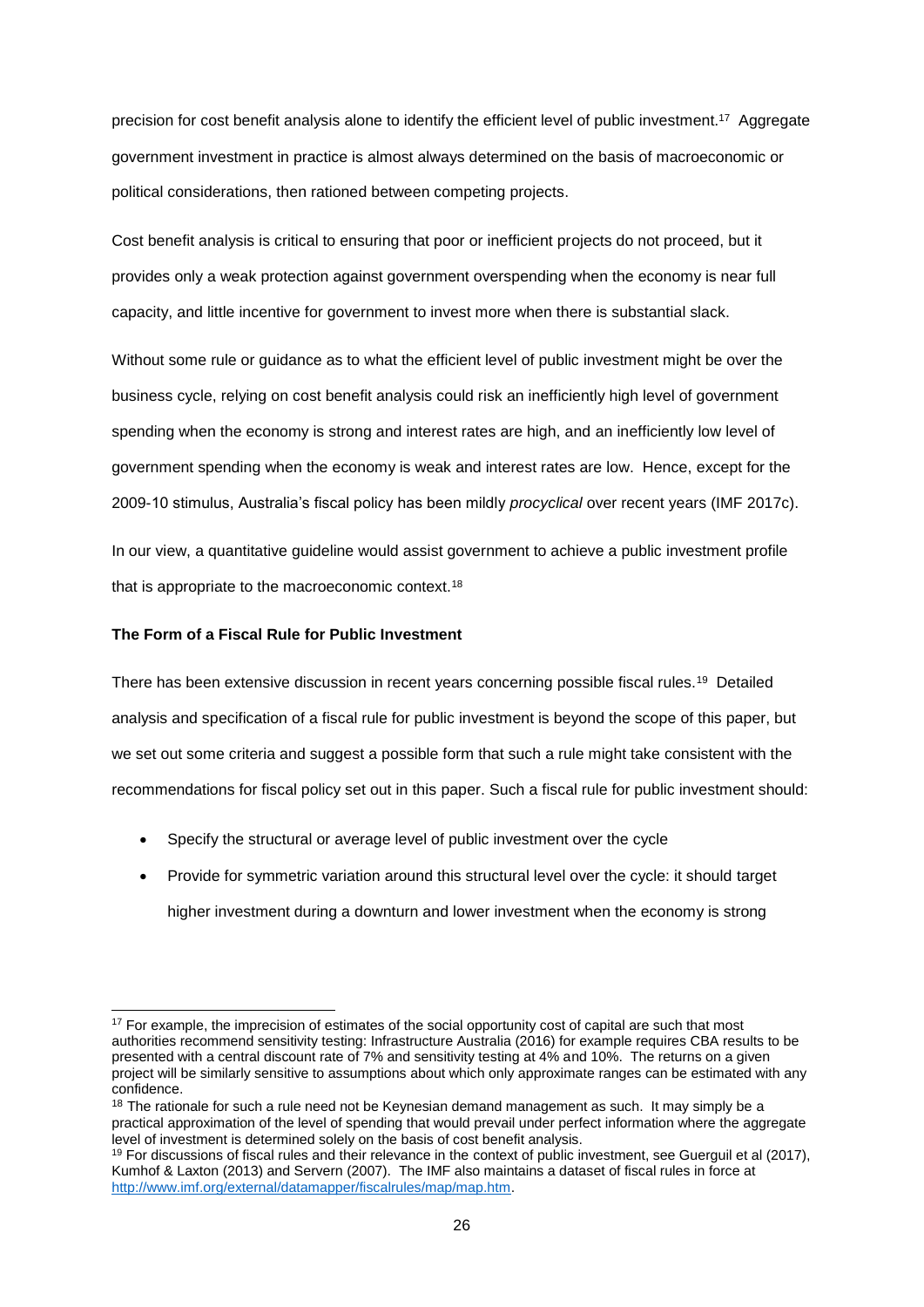- Be objective and robust to political pressure. As much as possible, it should be based on observable indicators of the real economy rather than on accounting aggregates or unobservable macroeconomic variables
- Be used in an accounting framework which reflects the economic distinction between investment and recurrent expenditure (see Section [4])

A possible form that satisfies these criteria would be a rule that varies public investment according to the deviation of real interest rates from an average or neutral level:

*GI = A + B(r\* - r)*

1

*Where GI = Government Investment as a % of GDP*

- *A = Parameter for the average level of GI over the cycle*
- *B = Countercyclical parameter*
- *r\* = Neutral real interest rate*
- *r = Current real interest rate*

The current real interest rate *r* could be directly observed as the yield on intermediate term inflation indexed government bonds.<sup>20</sup> This would incorporate the expectations of financial markets of the course of monetary policy over a timeframe relevant to the budget. It would therefore help to avoid a situation where fiscal stimulus arrives after a recovery has already taken hold.

The neutral real interest rate *r*\* could be a trailing historical average of the actual real interest rate *r*. This would ensure that the adjustment is explicitly symmetrical over the cycle. Or it could be based on some fundamental estimate of the real interest rate that achieves an efficient mix of consumption and investment, such as the social time preference rate. Alternatively, to reflect debt sustainability and fiscal space considerations, it could be linked to estimates of long run GDP growth.<sup>21</sup>

A sufficiently high countercyclical parameter *B* would cause the real interest rate r to deviate less from the neutral rate *r*\*. When *r* is below *r*\*, additional government investment would add to demand and to

 $20$  Alternatively, nominal interest rates could be used instead of real interest rates – this would have the effect that for a given real interest rate, government investment would be higher (lower) in periods of lower (higher) inflation <sup>21</sup> Any of these approaches would suggest a neutral real interest rate *r\** that is significantly higher than the today's real interest rate of less than 1% - so this rule would suggest that an above average level of public investment is required today.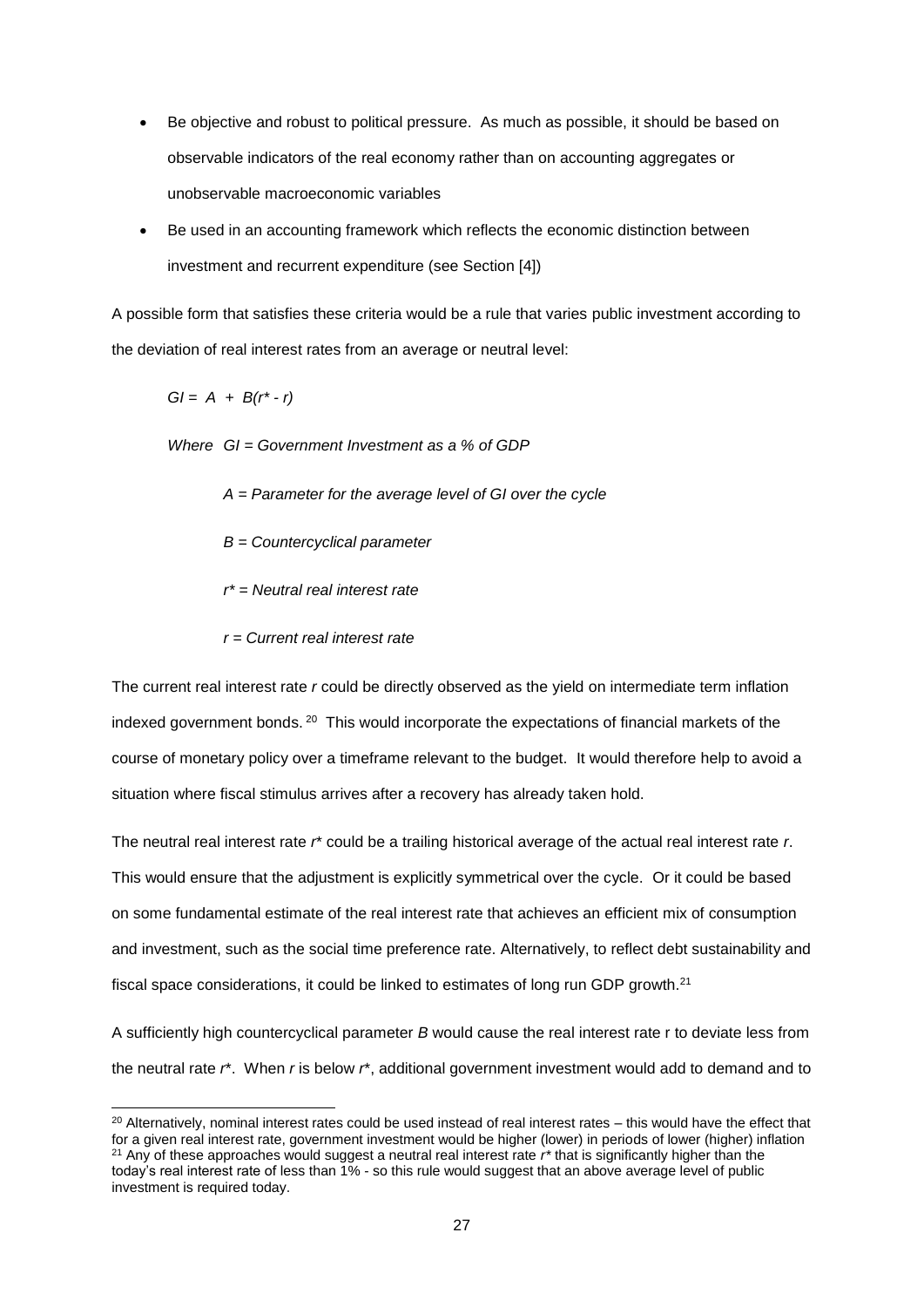inflationary pressure, cause the central bank to raise real interest rates, and cause financial markets to anticipate this tightening; the opposite would occur when *r* is above *r*\*.

The average or structural level of government investment A should be sufficient to replace depreciation of the existing public capital stock and to grow it in line with expected output growth. Based on the arguments in this paper, it should be higher than recent historical rates of public investment. Actual values will depend on the accounting framework used – in particular whether various items that are investment in substance (such as education) are treated as investment or as recurring expenditure.

By responding to interest rates (rather than, for example, an estimate of the output gap) this specification would directly enhance the effectiveness of monetary policy. It also directly reflects the efficiency argument for countercyclical public investment (more projects should pass cost benefit analysis when interest rates are low).

In practical terms, we would see this as a strategic guideline to an efficient level of public investment within an efficient macroeconomic policy framework. We would not expect that this to be adopted as a mandatory or binding target for government.

### 10. Conclusions

This paper has considered the arguments for a more countercyclical fiscal policy in Australia, with a particular focus on the case for higher public investment.

In the view of this paper, over-reliance on monetary policy and under-reliance on fiscal policy has contributed to relatively poor growth rate in recent years. Over-reliance in monetary policy has also contributed to poor housing affordability and inequality and risks to financial stability. When demand is persistently weak and interest rates are very low, additional monetary easing is less effective and comes with higher risks. Australia has arguably reached the point at which monetary policy is not doing enough to support demand, partly because it is constrained by concerns for financial stability. In this situation, supportive fiscal policy can be an effective complement to monetary policy and can "crowd in" private investment by improving the demand outlook.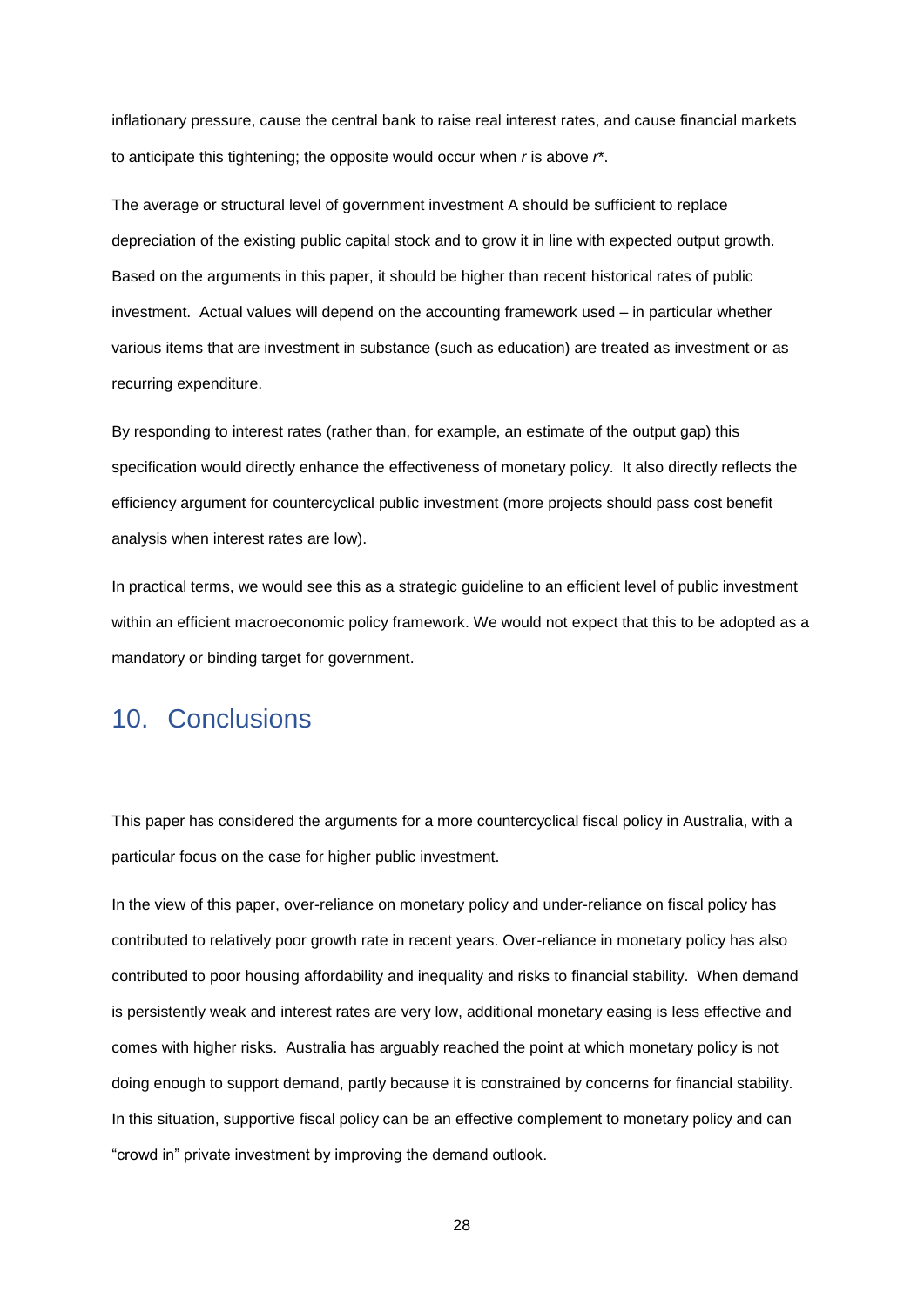Low interest rates strengthen the case for public investment and increase the fiscal space available to finance it. Education and infrastructure are two of the most important forms of investment in the future productivity of economy, and structurally higher levels of spending in these areas is likely to be beneficial so long as projects are selected and implemented efficiently. Infrastructure maintenance is a low risk, flexible form of investment that can be "turned on and off" more easily and could be a valuable short run stabilisation tool.

Government accounting should distinguish clearly between recurrent spending and investment. The increased focus on net operating balance announced in the 2017-18 budget is welcome, but the accounting framework and fiscal strategy will continue to bias against adequate public investment. Further enhancement to the accounting framework and development of a quantitative guideline for the capital budget would assist government to achieve a public investment profile that is appropriate to the macroeconomic context.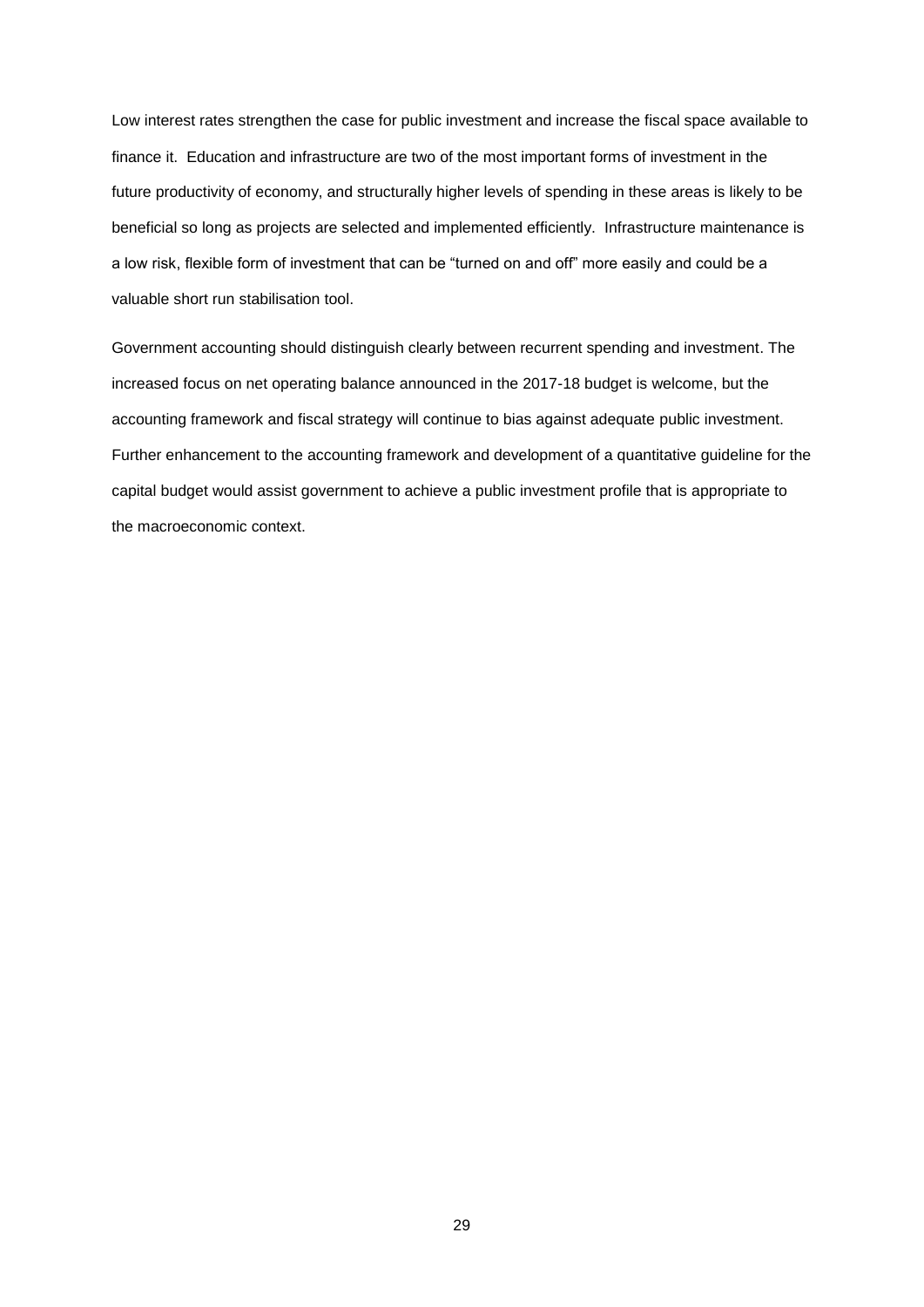## References

Abelson, P. (2012), Public Economics: Principles and Practice, 3rd edition, Sydney, McGraw‐Hill.

Australian Bureaus of Statistics (ABS) (2015) 6523.0 - Household Income and Wealth, Australia, 2013-14 [\(http://www.abs.gov.au/ausstats/abs@.nsf/Lookup/6523.0main+features12013-14\)](http://www.abs.gov.au/ausstats/abs@.nsf/Lookup/6523.0main+features12013-14)

Australian Bureaus of Statistics (ABS) (2017) 6416.0 - Residential Property Price Indexes: Eight Capital Cities, Mar 2017 [\(http://www.abs.gov.au/ausstats/abs@.nsf/mf/6416.0\)](http://www.abs.gov.au/ausstats/abs@.nsf/mf/6416.0)

Australian Competition & Consumer Commission (ACCC) (2016) Privatisation needs smarter regulation. Media Release, 4 August 2016 [\(https://www.accc.gov.au/media-release/privatisation](https://www.accc.gov.au/media-release/privatisation-needs-smarter-regulation)[needs-smarter-regulation\)](https://www.accc.gov.au/media-release/privatisation-needs-smarter-regulation)

Australian Government (2011) Review of Funding for Schooling—Final Report ("Gonski Report") [\(https://docs.education.gov.au/system/files/doc/other/review-of-funding-for-schooling-final-report-dec-](https://docs.education.gov.au/system/files/doc/other/review-of-funding-for-schooling-final-report-dec-2011.pdf)[2011.pdf\)](https://docs.education.gov.au/system/files/doc/other/review-of-funding-for-schooling-final-report-dec-2011.pdf)

Australian Government (2017) Budget strategy and outlook: budget paper no. 1: 2017–18 [\(http://budget.gov.au/2016-17/content/bp1/html/\)](http://budget.gov.au/2016-17/content/bp1/html/)

Australian Office of Financial Management (AOFM) (2017) Tender Results (5 July 2017) [\(http://aofm.gov.au/outright-tender/tender-986/#results\)](http://aofm.gov.au/outright-tender/tender-986/#results)

Bernanke, B. (2013) Semiannual Monetary Policy Report to the Congress, 26 February 2013 [\(https://www.federalreserve.gov/newsevents/testimony/bernanke20130226a.htm\)](https://www.federalreserve.gov/newsevents/testimony/bernanke20130226a.htm)

Bi, H. (2011), "Sovereign Default Risk Premia, Fiscal and Fiscal Policy", Bank of Canada Working Paper, 2011-10, August, Ottawa. [\(http://www.bankofcanada.ca/2011/03/working-paper-2011-10/\)](http://www.bankofcanada.ca/2011/03/working-paper-2011-10/)

Bi, H. and E. M. Leeper (2013), "Analyzing Fiscal Sustainability", Bank of Canada Working Paper, 2013-27 [\(http://www.bankofcanada.ca/2013/08/working-paper-2013-27/\)](http://www.bankofcanada.ca/2013/08/working-paper-2013-27/)

Bivens, J. (2015), "Gauging the impact of the Fed on inequality during the great recession", Hutchins Centre on Monetary Policy at Brookings Working Paper, Vol. 2015/12. [\(https://www.brookings.edu/research/gauging-the-impact-of-the-fed-on-inequality-during-the-great-](https://www.brookings.edu/research/gauging-the-impact-of-the-fed-on-inequality-during-the-great-recession/)

[recession/\)](https://www.brookings.edu/research/gauging-the-impact-of-the-fed-on-inequality-during-the-great-recession/)

Buiter W H (2016). The Simple Analytics of Helicopter Money: Why It Works — Always. Economics: The Open-Access, Open-Assessment E-Journal, 8 (2014-28): 1–45 (Version 3). <http://dx.doi.org/10.5018/economics-ejournal.ja.2014-28>

Botev, J., J. Fournier and A. Mourougane (2016), "A Reassessment of Fiscal Space in OECD Countries", OECD Economics Department Working Papers, No. 1352, OECD Publishing, Paris. [\(http://dx.doi.org/10.1787/fec60e1b-en\)](http://dx.doi.org/10.1787/fec60e1b-en)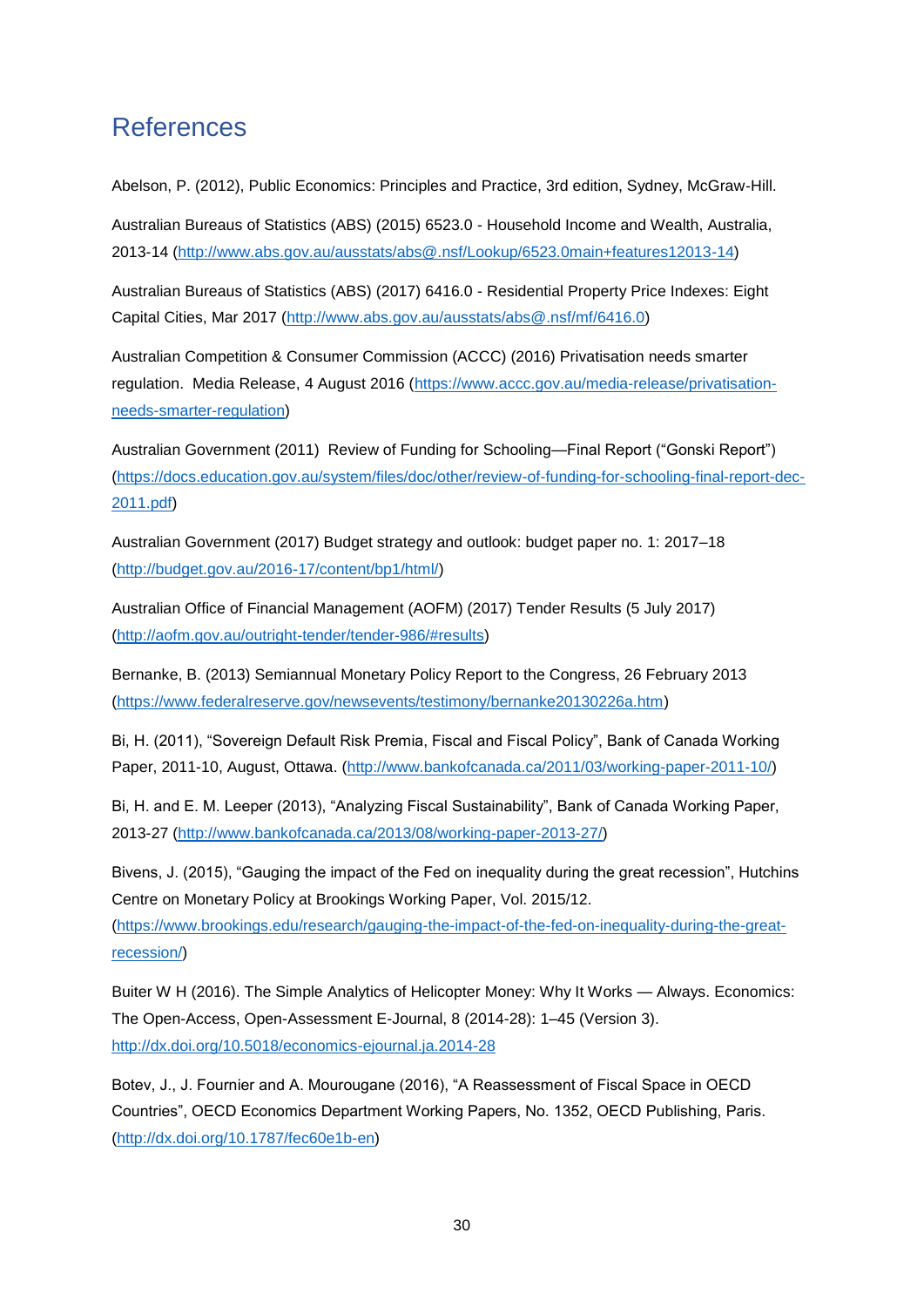Cœuré, B. (2016) Assessing the implications of negative interest rates. Speech by Benoît Cœuré, Member of the Executive Board of the ECB, at the Yale Financial Crisis Forum, Yale School of Management, New Haven, 28 July 2016

[\(https://www.ecb.europa.eu/press/key/date/2016/html/sp160728.en.html\)](https://www.ecb.europa.eu/press/key/date/2016/html/sp160728.en.html)

Debelle, G (2013) Remarks to the International Monetary Fund Research Conference. Washington, DC – 8 November 2013 [\(http://www.rba.gov.au/speeches/2013/sp-ag-111113.html\)](http://www.rba.gov.au/speeches/2013/sp-ag-111113.html)

DeLong, J. B., and L. H. Summers. (2012) "Fiscal Policy in a Depressed Economy." Brookings Papers on Economic Activity (1): 233–97. [\(https://www.brookings.edu/bpea-articles/fiscal-policy-in-a](https://www.brookings.edu/bpea-articles/fiscal-policy-in-a-depressed-economy/)[depressed-economy/\)](https://www.brookings.edu/bpea-articles/fiscal-policy-in-a-depressed-economy/)

Ellis, L and Littrell, C (2017) Financial Stability in a Low Interest Rate Environment: An Australian Case Study [\(https://www.rba.gov.au/publications/confs/2017/\)](https://www.rba.gov.au/publications/confs/2017/)

English, W.B. Erceg, CJ and Lopez-Salido, D (2017) Money-financed fiscal programs: A cautionary tale (Brookings: Hutchins Center Working Paper #31) [\(https://www.brookings.edu/research/money](https://www.brookings.edu/research/money-financed-fiscal-programs-a-cautionary-tale/)[financed-fiscal-programs-a-cautionary-tale/\)](https://www.brookings.edu/research/money-financed-fiscal-programs-a-cautionary-tale/)

Fournier, J.M. (2016), "The Positive Effect of Public Investment on Potential Growth", OECD Economics Department Working Papers, No. 1347, OECD Publishing. [\(http://www.oecd.org/eco/the](http://www.oecd.org/eco/the-effect-of-the-size-and-mix-of-public-spending-on-growth-and-inequality.htm)[effect-of-the-size-and-mix-of-public-spending-on-growth-and-inequality.htm\)](http://www.oecd.org/eco/the-effect-of-the-size-and-mix-of-public-spending-on-growth-and-inequality.htm)

Fournier, J.M. and F. Fall (2015), "Limits to Government Debt Sustainability", OECD Economics Department Working Papers, No. 1229, OECD Publishing, Paris. DOI: <http://dx.doi.org/10.1787/5jrxv0fctk7j-en>

Future Fund (2017), Media Release: Revised Future Fund Mandate, 25 May 2017 [\(http://www.futurefund.gov.au/news-room/2017/05/24/08/49/revised-future-fund-mandate\)](http://www.futurefund.gov.au/news-room/2017/05/24/08/49/revised-future-fund-mandate) citing the Future Fund Investment Mandate Direction 2017

Gaspar, V., M. Obstfeld, and R. Sahay. (2016). "Macroeconomic Management When Policy Space Is Constrained: A Comprehensive, Consistent, and Coordinated Approach to Economic Policy." IMF Staff Discussion Note 16/09, International Monetary Fund, Washington, DC.

[\(http://www.imf.org/en/Publications/Staff-Discussion-Notes/Issues/2016/12/31/Macroeconomic-](http://www.imf.org/en/Publications/Staff-Discussion-Notes/Issues/2016/12/31/Macroeconomic-Management-When-Policy-Space-is-Constrained-A-Comprehensive-Consistent-and-44196)[Management-When-Policy-Space-is-Constrained-A-Comprehensive-Consistent-and-44196\)](http://www.imf.org/en/Publications/Staff-Discussion-Notes/Issues/2016/12/31/Macroeconomic-Management-When-Policy-Space-is-Constrained-A-Comprehensive-Consistent-and-44196)

Guerguil, Martine, Pierre Mandon, René Tapsoba (2017), Flexible fiscal rules and countercyclical fiscal policy, Journal of Macroeconomics, Volume 52, 2017, Pages 189-220, ISSN 0164-0704, [http://dx.doi.org/10.1016/j.jmacro.2017.04.007.](http://dx.doi.org/10.1016/j.jmacro.2017.04.007) (2016 IMF working paper available at [https://www.imf.org/en/Publications/WP/Issues/2016/12/31/Flexible-Fiscal-Rules-and-Countercyclical-](https://www.imf.org/en/Publications/WP/Issues/2016/12/31/Flexible-Fiscal-Rules-and-Countercyclical-Fiscal-Policy-43641)[Fiscal-Policy-43641\)](https://www.imf.org/en/Publications/WP/Issues/2016/12/31/Flexible-Fiscal-Rules-and-Countercyclical-Fiscal-Policy-43641)

Furman, J. (2016) "The New View of Fiscal Policy and Its Application." Expanded version of remarks prepared for the Conference: Global Implications of Europe's Redesign New York, NY October 5, 2016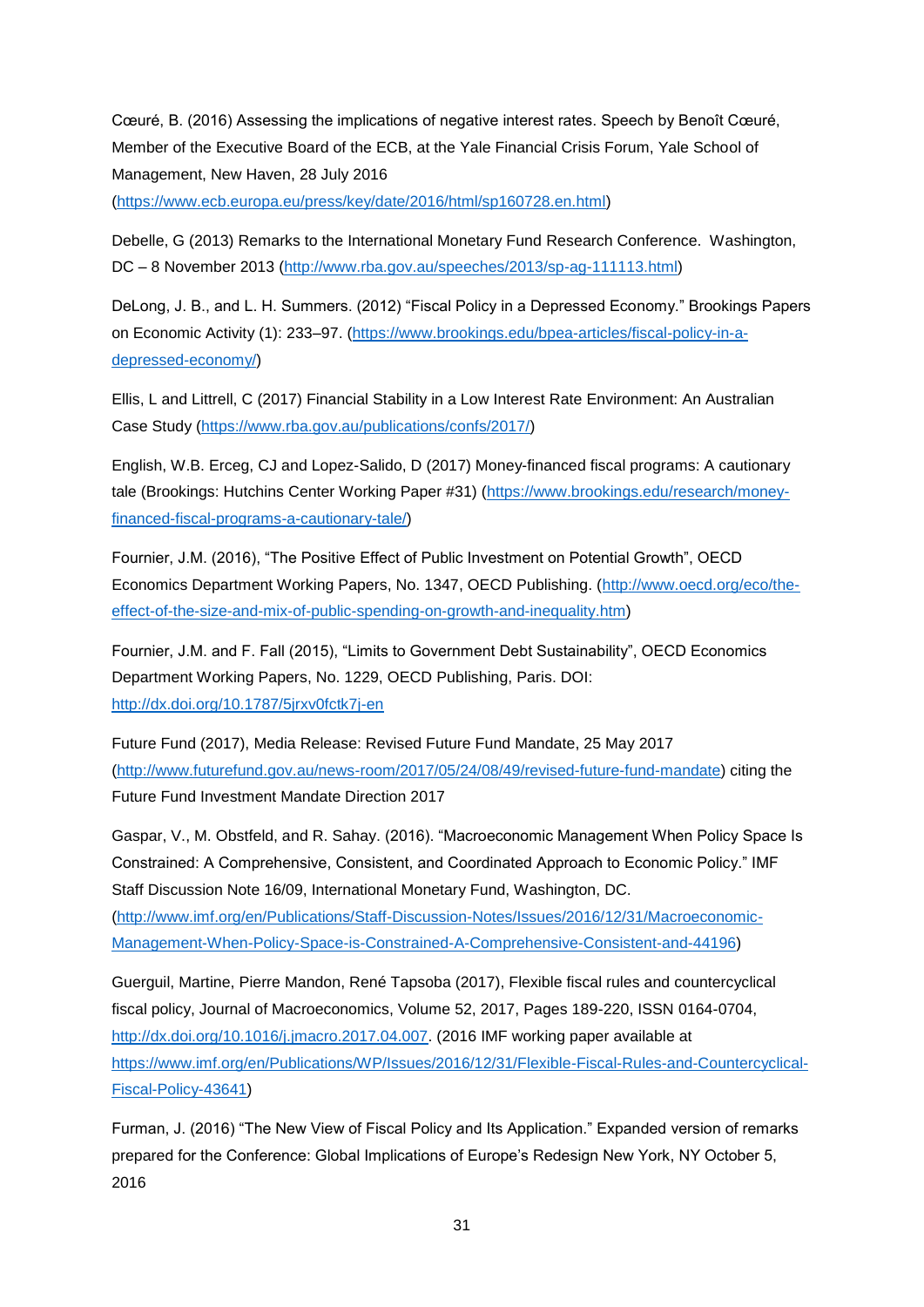[\(https://obamawhitehouse.archives.gov/sites/default/files/page/files/20161005\\_furman\\_suerf\\_fiscal\\_p](https://obamawhitehouse.archives.gov/sites/default/files/page/files/20161005_furman_suerf_fiscal_policy_cea.pdf) [olicy\\_cea.pdf\)](https://obamawhitehouse.archives.gov/sites/default/files/page/files/20161005_furman_suerf_fiscal_policy_cea.pdf) (condensed version at [http://voxeu.org/article/new-view-fiscal-policy-and-its](http://voxeu.org/article/new-view-fiscal-policy-and-its-application)[application\)](http://voxeu.org/article/new-view-fiscal-policy-and-its-application)

Harrison, M. (2010) *Valuing the Future: the social discount rate in cost-benefit analysis,* Visiting Researcher Paper, Productivity Commission, Canberra. [\(http://www.pc.gov.au/research/supporting/cost-benefit-discount\)](http://www.pc.gov.au/research/supporting/cost-benefit-discount)

Hatch, p (2016) "Privatisation has damaged the economy, says ACCC chief", *Sydney Morning Herald*, 27 July 2016 [\(http://www.smh.com.au/business/privatisation-has-damaged-the-economy-says-accc](http://www.smh.com.au/business/privatisation-has-damaged-the-economy-says-accc-chief-20160726-gqe2c2.html)[chief-20160726-gqe2c2.html\)](http://www.smh.com.au/business/privatisation-has-damaged-the-economy-says-accc-chief-20160726-gqe2c2.html)

Infrastructure Australia (2016) Assessment Framework - Detailed Technical Guidance. January 2016 [\(http://infrastructureaustralia.gov.au/projects/files/Assessment\\_Framework\\_Detailed\\_Technical\\_Guid](http://infrastructureaustralia.gov.au/projects/files/Assessment_Framework_Detailed_Technical_Guidance.pdf) [ance.pdf\)](http://infrastructureaustralia.gov.au/projects/files/Assessment_Framework_Detailed_Technical_Guidance.pdf)

IMF (2011) Modernizing the Framework for Fiscal Policy and Public Debt Sustainability Analysis. (available at [https://www.imf.org/external/pubs/ft/dsa/mac.htm\)](https://www.imf.org/external/pubs/ft/dsa/mac.htm)

IMF (2014) Is It Time for an Infrastructure Push? The Macroeconomic Effects of Public Investment. Chapter 3 in World Economic Outlook 2014 [\(http://www.imf.org/external/pubs/ft/weo/2014/02/\)](http://www.imf.org/external/pubs/ft/weo/2014/02/)

IMF (2015a) Fiscal Policy and Long-Term Growth (IMF Policy Paper)

IMF (2015b) Improving Public Investment Efficiency in the G-20 (IMF Policy Paper) [\(https://www.imf.org/en/Publications/Policy-Papers/Issues/2016/12/31/Improving-Public-Investment-](https://www.imf.org/en/Publications/Policy-Papers/Issues/2016/12/31/Improving-Public-Investment-Efficiency-in-the-G-20-PP4980)[Efficiency-in-the-G-20-PP4980\)](https://www.imf.org/en/Publications/Policy-Papers/Issues/2016/12/31/Improving-Public-Investment-Efficiency-in-the-G-20-PP4980)

IMF (2016a) Time for a Supply-Side Boost? Macroeconomic Effects of Labor and Product Market Reforms in Advanced Economies. Chapter 3 in World Economic Outlook 2016 [\(http://www.imf.org/external/pubs/ft/weo/2016/01/\)](http://www.imf.org/external/pubs/ft/weo/2016/01/)

IMF (2016b) Global Financial Stability Report (GFSR): Fostering Stability in a Low-Growth, Low-Rate Era [\(https://www.imf.org/external/pubs/ft/gfsr/2016/02/\)](https://www.imf.org/external/pubs/ft/gfsr/2016/02/)

IMF (2016c) "Assessing Fiscal Space: An Initial Consistent Set of Considerations." IMF Policy Paper, Washington, DC. [\(https://www.imf.org/en/Publications/Policy-Papers/Issues/2017/01/13/pp5080-](https://www.imf.org/en/Publications/Policy-Papers/Issues/2017/01/13/pp5080-Assessing-Fiscal-Space-An-Initial-Consistent-Set-of-Considerations) [Assessing-Fiscal-Space-An-Initial-Consistent-Set-of-Considerations\)](https://www.imf.org/en/Publications/Policy-Papers/Issues/2017/01/13/pp5080-Assessing-Fiscal-Space-An-Initial-Consistent-Set-of-Considerations)

IMF (2016d) Fiscal Policies for Innovation and Growth. Chapter 2 in Fiscal Monitor, April 2016. [\(http://www.imf.org/en/Publications/FM/Issues/2016/12/31/Acting-Now-Acting-Together\)](http://www.imf.org/en/Publications/FM/Issues/2016/12/31/Acting-Now-Acting-Together)

IMF (2017a) A Greater Role for Fiscal Policy. Chapter 1 in Fiscal Monitor, April 2017. [\(https://www.imf.org/en/Publications/FM/Issues/2017/04/06/fiscal-monitor-april-2017\)](https://www.imf.org/en/Publications/FM/Issues/2017/04/06/fiscal-monitor-april-2017)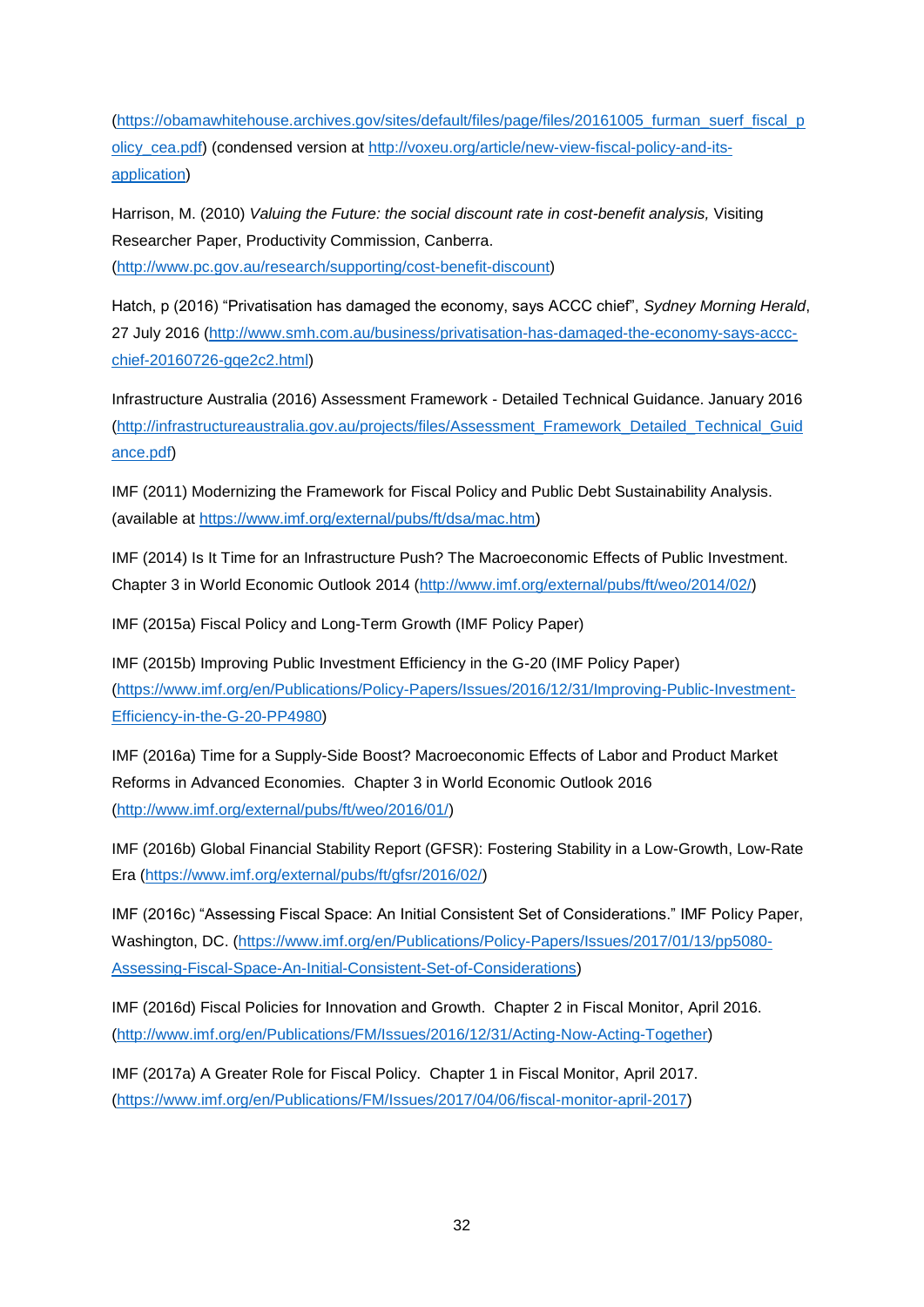IMF (2017b) Australia: 2016 Article IV Consultation. IMF Country Report No. 17/42

[\(http://www.imf.org/en/Publications/CR/Issues/2017/02/09/Australia-2016-Article-IV-Consultation-](http://www.imf.org/en/Publications/CR/Issues/2017/02/09/Australia-2016-Article-IV-Consultation-Press-Release-Staff-Report-Staff-Statement-and-44632)[Press-Release-Staff-Report-Staff-Statement-and-44632\)](http://www.imf.org/en/Publications/CR/Issues/2017/02/09/Australia-2016-Article-IV-Consultation-Press-Release-Staff-Report-Staff-Statement-and-44632)

IMF (2017c) Australia: Selected Issues. IMF Country Report No. 17/43 [\(https://www.imf.org/en/Publications/CR/Issues/2017/02/09/Australia-Selected-Issues-44634\)](https://www.imf.org/en/Publications/CR/Issues/2017/02/09/Australia-Selected-Issues-44634)

IMF (2017d) Global Financial Stability Report (GFSR): Getting the Policy Mix Right [\(http://www.imf.org/en/Publications/GFSR/Issues/2017/03/30/global-financial-stability-report-april-](http://www.imf.org/en/Publications/GFSR/Issues/2017/03/30/global-financial-stability-report-april-2017)[2017\)](http://www.imf.org/en/Publications/GFSR/Issues/2017/03/30/global-financial-stability-report-april-2017)

Kumhof, M and Laxton, D (2013) Simple fiscal policy rules for small open economies, Journal of International Economics, Volume 91, Issue 1, 2013, Pages 113-127, ISSN 0022-1996, [http://dx.doi.org/10.1016/j.jinteco.2013.05.002.](http://dx.doi.org/10.1016/j.jinteco.2013.05.002)

Lowe, P. (2012), "What is Normal?" Reserve Bank of Australia, Quarterly Bulletin: Address to Australian Business Economists Annual Dinner (December Quarter). [\(http://www.rba.gov.au/speeches/2012/sp-dg-051212.html\)](http://www.rba.gov.au/speeches/2012/sp-dg-051212.html)

Lowe, P. (2015) "Managing Two Transitions". Speech at the Corporate Finance Forum. Sydney – 18 May 2015 [\(http://www.rba.gov.au/speeches/2015/sp-dg-2015-05-18.html\)](http://www.rba.gov.au/speeches/2015/sp-dg-2015-05-18.html)

Lowe, P. (2016) House of Representatives Hearing on the Reserve Bank of Australia Annual Report 2015, Standing Committee on Economics (September 22)

[http://parlinfo.aph.gov.au/parlInfo/search/display/display.w3p;query=Id%3A%22committees%2Fcomm](http://parlinfo.aph.gov.au/parlInfo/search/display/display.w3p;query=Id%3A%22committees%2Fcommrep%2F1a89abbb-5826-4eaa-8c4d-a0cc4a3fd1fd%2F0001%22) [rep%2F1a89abbb-5826-4eaa-8c4d-a0cc4a3fd1fd%2F0001%22](http://parlinfo.aph.gov.au/parlInfo/search/display/display.w3p;query=Id%3A%22committees%2Fcommrep%2F1a89abbb-5826-4eaa-8c4d-a0cc4a3fd1fd%2F0001%22)

Moody's Analytics (2016) Global Fiscal Space Tracker [\(https://www.economy.com/dismal/tools/global](https://www.economy.com/dismal/tools/global-fiscal-space-tracker)[fiscal-space-tracker\)](https://www.economy.com/dismal/tools/global-fiscal-space-tracker)

O'Farrell, R., Ł. Rawdanowicz and K. Inaba (2016), "Monetary Policy and Inequality", OECD Economics Department Working Papers, No. 1281, OECD Publishing, Paris. <http://dx.doi.org/10.1787/5jm2hz2x9hxr-en>

OECD (2015a) "Lifting Investment for Higher Sustainable Growth." Chapter 3 in Economic Outlook 2015 (1) [\(https://www.oecd.org/investment/Economic-Outlook-97-Lifting-investment-for-higher](https://www.oecd.org/investment/Economic-Outlook-97-Lifting-investment-for-higher-sustainable-growth.pdf)[sustainable-growth.pdf\)](https://www.oecd.org/investment/Economic-Outlook-97-Lifting-investment-for-higher-sustainable-growth.pdf)

OECD (2015b), In It Together: Why Less Inequality Benefits All, OECD Publishing, Paris. [\(http://dx.doi.org/10.1787/9789264235120-en\)](http://dx.doi.org/10.1787/9789264235120-en)

OECD (2016a) "Using the Fiscal Levers to Escape the Low-Growth Trap." Chapter 2 in Economic Outlook 2016 (2) [\(http://www.oecd.org/eco/using-fiscal-levers-to-escape-the-low-growth-trap.htm\)](http://www.oecd.org/eco/using-fiscal-levers-to-escape-the-low-growth-trap.htm)

OECD (2016b) Education at a Glance 2016: OECD Indicators, OECD Publishing, Paris. [\(http://dx.doi.org/10.187/eag-2016-en\)](http://dx.doi.org/10.187/eag-2016-en)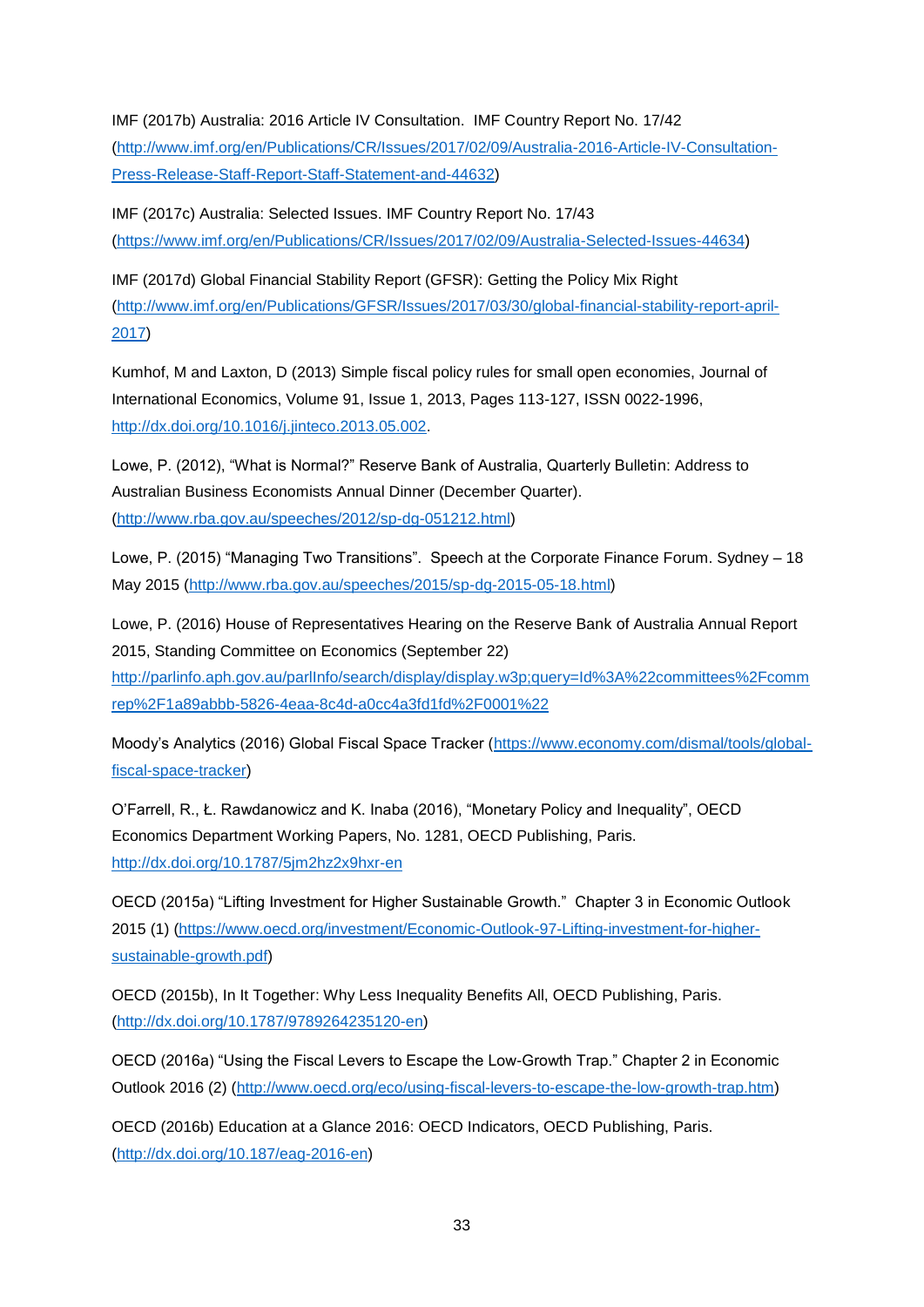OECD (2017) *Economic Survey of Australia: Overview (March 2017)*  [\(http://www.oecd.org/eco/surveys/economic-survey-australia.htm\)](http://www.oecd.org/eco/surveys/economic-survey-australia.htm)

Olsen, P and Wessel, D (2017) The case for spending more on infrastructure maintenance [\(https://www.brookings.edu/blog/up-front/2017/01/31/the-case-for-spending-more-on-infrastructure](https://www.brookings.edu/blog/up-front/2017/01/31/the-case-for-spending-more-on-infrastructure-maintenance/)[maintenance/\)](https://www.brookings.edu/blog/up-front/2017/01/31/the-case-for-spending-more-on-infrastructure-maintenance/)

Orsmond, D and Price, F (2016) Macroprudential Policy Frameworks and Tools, RBA Bulletin – December Quarter 2016 [\(https://www.rba.gov.au/publications/bulletin/2016/dec/8.html\)](https://www.rba.gov.au/publications/bulletin/2016/dec/8.html)

Productivity Commission (PC) (2016) *Productivity Review: Discussion Paper (November 2016)*  [\(http://www.pc.gov.au/inquiries/current/productivity-review#report\)](http://www.pc.gov.au/inquiries/current/productivity-review#report)

Reserve Bank of Australia (RBA) (2017a) Indicative Mid Rates of Australian Government Securities – F16 [\(http://www.rba.gov.au/statistics/tables/#interest-rates](http://www.rba.gov.au/statistics/tables/#interest-rates) Accessed 30 June 2017)

Reserve Bank of Australia (RBA) (2017b) Statement on Monetary Policy – May 2017 [\(http://www.rba.gov.au/publications/smp/2017/may/\)](http://www.rba.gov.au/publications/smp/2017/may/)

Romer, D. (2000), "Keynesian Macroeconomics without the LM Curve", Journal of Economic Perspectives 14:2 (Spring), pp. 149–169.

Romer, D. (2013), Short-Run Fluctuations, University of California, Berkeley [\(http://eml.berkeley.edu/~dromer/papers/ISMP%20Text%20Graphs%202013.pdf\)](http://eml.berkeley.edu/~dromer/papers/ISMP%20Text%20Graphs%202013.pdf)

Severn, L (2007) Fiscal Rules, Public Investment, and Growth. World Bank Policy Research Working Paper 4382 [\(http://documents.worldbank.org/curated/en/782521468175442672/pdf/wps4382.pdf\)](http://documents.worldbank.org/curated/en/782521468175442672/pdf/wps4382.pdf)

Stevens, G. (2015) "Observations on the Financial System". Address to the Australian Financial Review Banking & Wealth Summit Sydney – 28 April 2015 [\(http://www.rba.gov.au/speeches/2015/sp](http://www.rba.gov.au/speeches/2015/sp-gov-2015-04-28.html)[gov-2015-04-28.html\)](http://www.rba.gov.au/speeches/2015/sp-gov-2015-04-28.html)

Stevens, G. (2016) "An Accounting". Address to the Anika Foundation Luncheon Sydney – 10 August 2016 [\(https://www.rba.gov.au/speeches/2016/sp-gov-2016-08-10.html\)](https://www.rba.gov.au/speeches/2016/sp-gov-2016-08-10.html)

Tarullo, D (2014) Monetary Policy and Financial Stability (Speech: February 25, 2014) [\(https://www.federalreserve.gov/newsevents/speech/tarullo20140225a.htm\)](https://www.federalreserve.gov/newsevents/speech/tarullo20140225a.htm)

Turner, A (2015) The Case for Monetary Finance – An Essentially Political Issue. Paper presented at the 16th Jacques Polak Annual Research Conference Hosted by the International Monetary Fund Washington, DC─November 5–6, 2015

[\(http://www.imf.org/external/np/res/seminars/2015/arc/pdf/adair.pdf\)](http://www.imf.org/external/np/res/seminars/2015/arc/pdf/adair.pdf)

Weight, D and Wakerly, L (2017) 'Good' debt, 'bad' debt: changes to accounting treatment. Budget Review 2017–18 (Parliamentary Library)

[\(http://www.aph.gov.au/About\\_Parliament/Parliamentary\\_Departments/Parliamentary\\_Library/pubs/rp](http://www.aph.gov.au/About_Parliament/Parliamentary_Departments/Parliamentary_Library/pubs/rp/BudgetReview201718/AccountingTreatment) [/BudgetReview201718/AccountingTreatment](http://www.aph.gov.au/About_Parliament/Parliamentary_Departments/Parliamentary_Library/pubs/rp/BudgetReview201718/AccountingTreatment) )